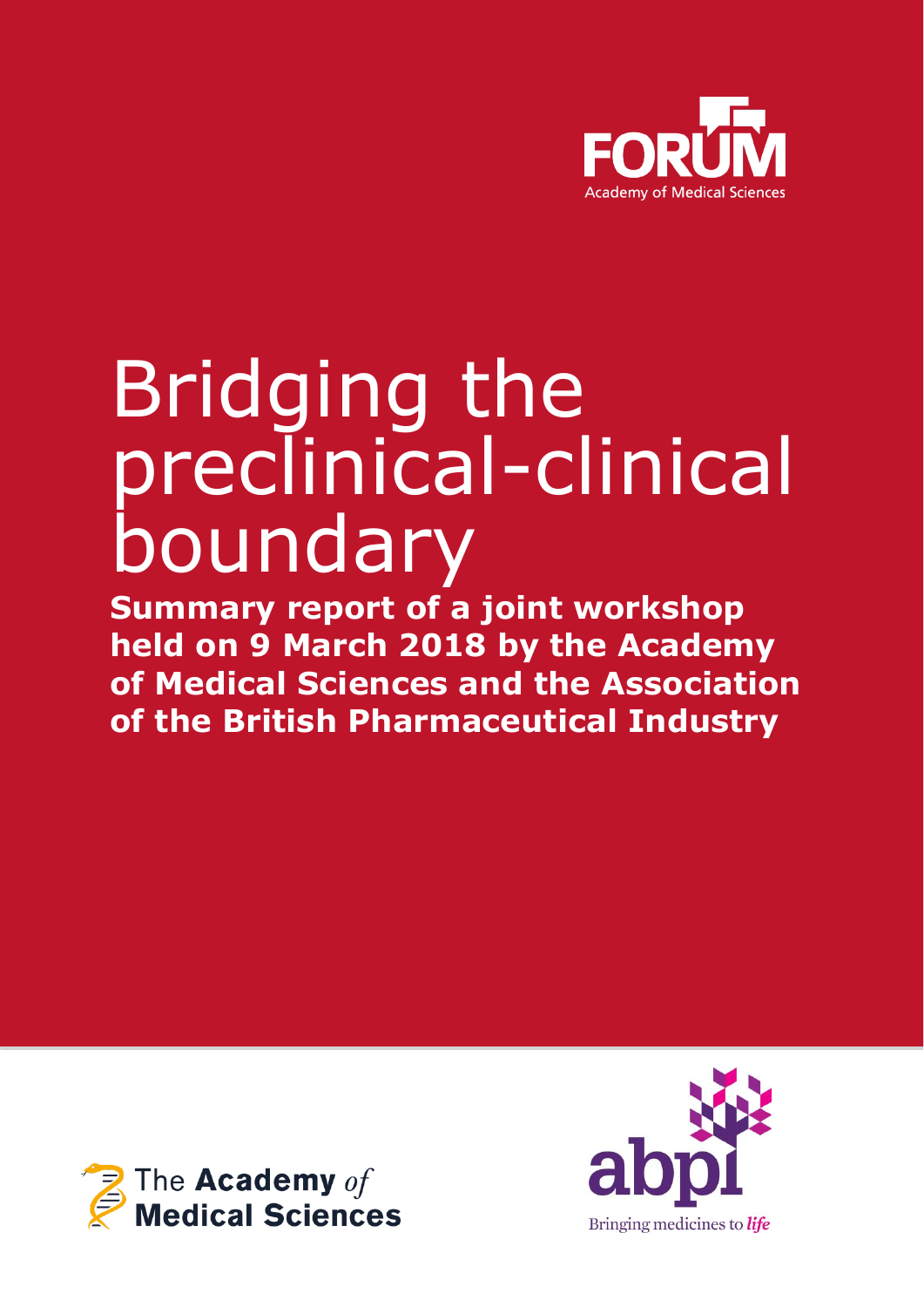#### **The Academy of Medical Sciences**

The Academy of Medical Sciences is the independent body in the UK representing the diversity of medical science. Our mission is to promote medical science and its translation into benefits for society. The Academy's elected Fellows are the United Kingdom's leading medical scientists from hospitals, academia, industry and the public service. We work with them to promote excellence, influence policy to improve health and wealth, nurture the next generation of medical researchers, link academia, industry and the NHS, seize international opportunities and encourage dialogue about the medical sciences.

#### **The Academy of Medical Sciences' FORUM**

The Academy's FORUM was established in 2003 to recognise the role of industry in medical research, and to catalyse connections across industry, academia and the NHS. Since then, a range of FORUM activities and events have brought together researchers, research funders and research users from across academia, industry, government, and the charity, healthcare and regulatory sectors. The FORUM network helps address our strategic challenge 'To harness our expertise and convening power to tackle the biggest scientific and health challenges and opportunities facing our society' as set in our Strategy 2017-21. We are grateful for the support provided by the members and are keen to encourage more organisations to take part. If you would like further information on the FORUM or becoming a member, please contact forum@acmedsci.ac.uk.

#### **The Association of the British Pharmaceutical Industry**

The ABPI represents innovative research-based biopharmaceutical companies, large, medium and small, leading an exciting new era of biosciences in the UK. Our industry, a major contributor to the economy of the UK, brings life-saving and life-enhancing medicines to patients. We represent companies, which supply more than 80 per cent of all branded medicines used by the NHS, and who research and develop the majority of the current medicines pipeline, ensuring that the UK remains at the forefront of helping patients prevent and overcome diseases. Globally, our industry is researching and developing more than 7,000 new medicines. The ABPI is recognised by government as the industry body negotiating on behalf of the branded pharmaceutical industry for statutory consultation requirements including the pricing scheme for medicines in the UK.

Opinions expressed in this report do not necessarily represent the views of all participants at the event, the Academy of Medical Sciences or its Fellows or the Association of the British Pharmaceutical Industry.

All web references were accessed in April 2018.

This work is © The Academy of Medical Sciences and is licensed under Creative Commons Attribution 4.0 International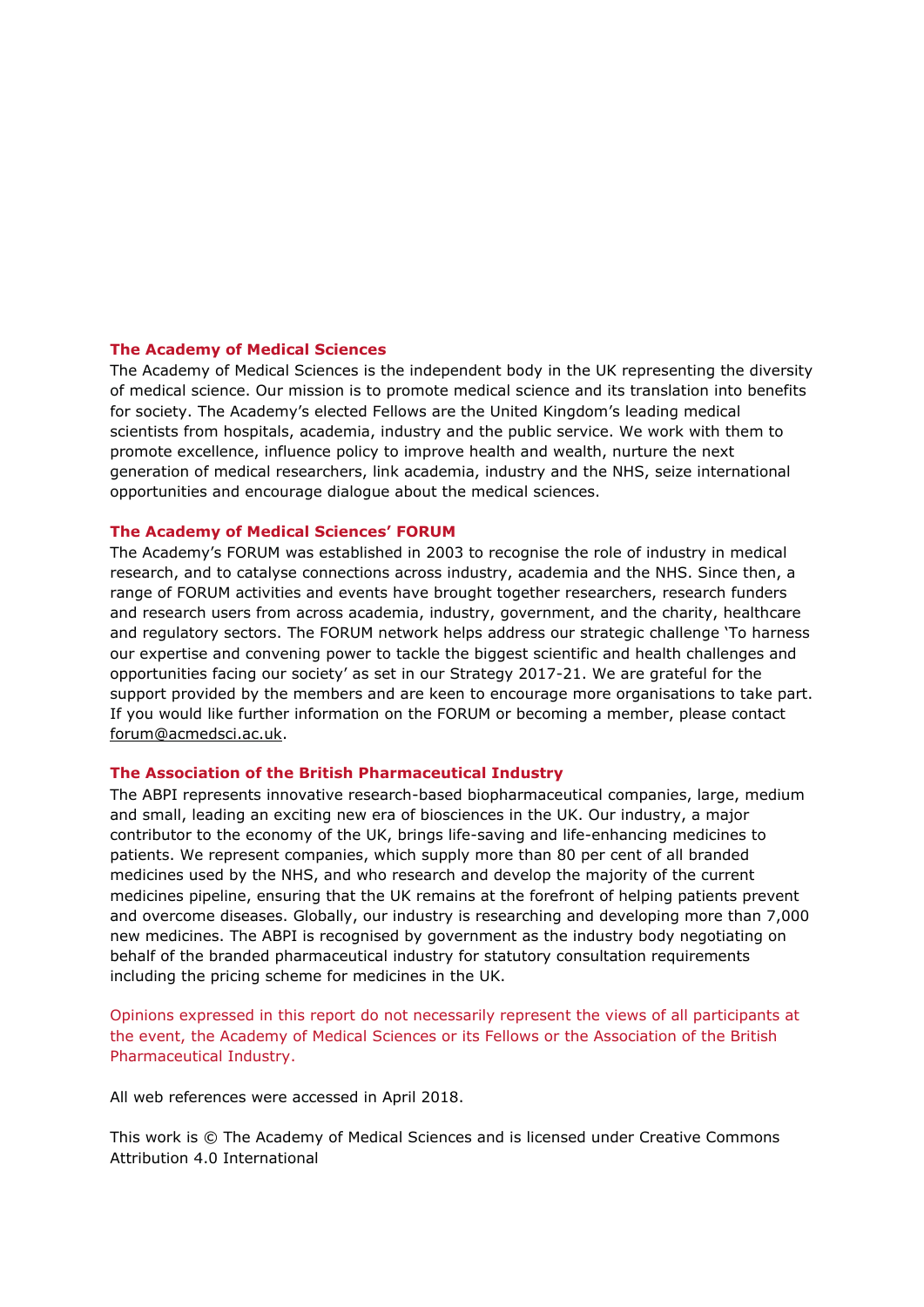# Bridging the preclinical-clinical boundary

**Summary report of a joint workshop held on 9 March 2018 by the Academy of Medical Sciences and the Association of the British Pharmaceutical Industry**

## **Contents**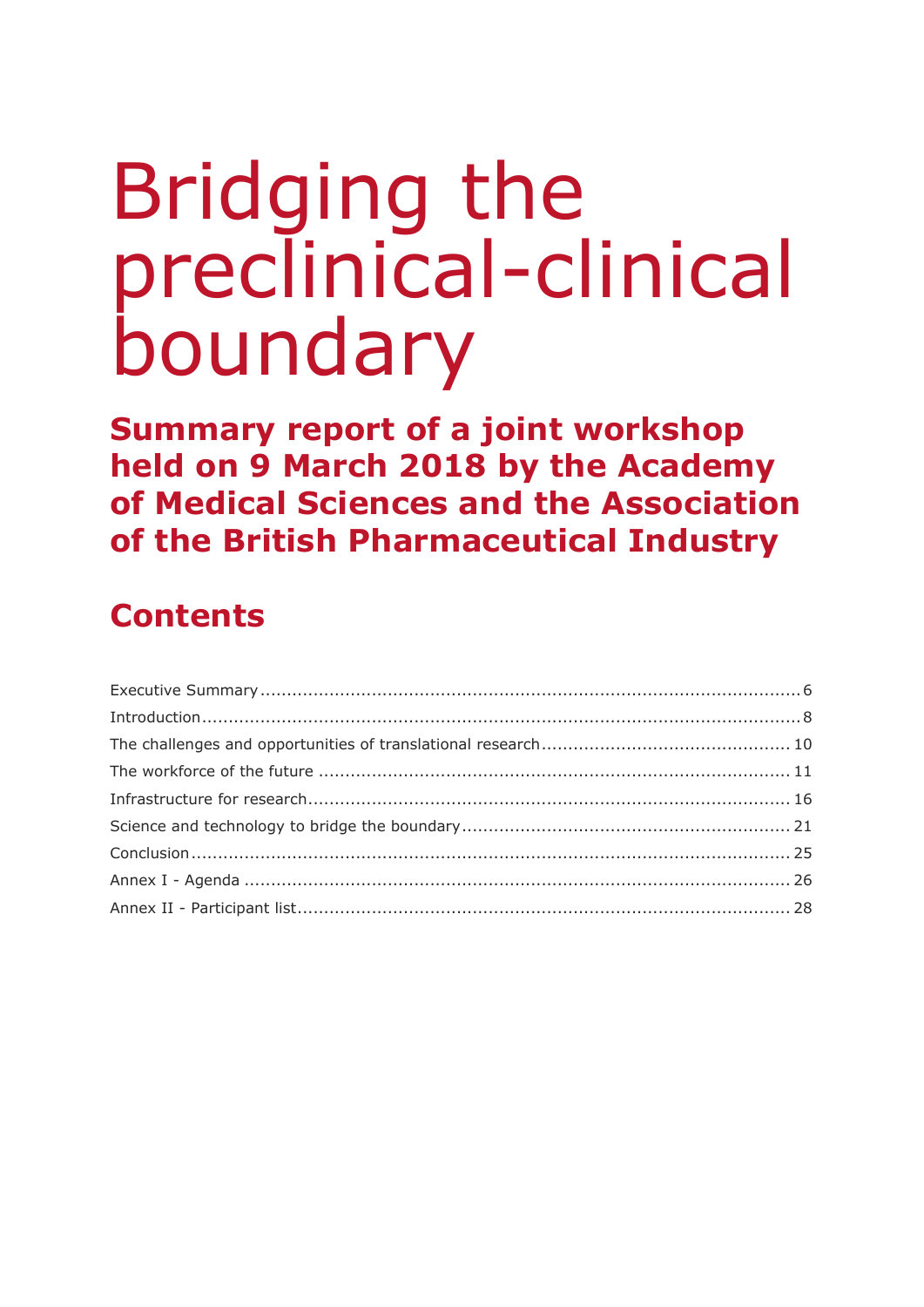## Executive Summary

**The UK has a world-leading research ecosystem for medicines discovery research, which is supported by a multitude of translational infrastructure and targeted funding streams for early-stage clinical research. However, in order to maintain and improve upon this excellence, we need to embrace new models that can improve the translation of research. A key point along the translational pathway is the preclinical-clinical boundary, where innovative research models are likely to have significant impact on improving the efficiency and success of medicines development programmes.**

On 9 March 2018, the Academy of Medical Sciences and the Association of the British Pharmaceutical Industry held a FORUM workshop to answer: 'How can we ensure that the UK remains at the forefront of discovering and developing medicines?' in the context of improving the environment surrounding the preclinical-clinical boundary. Participants focused on four key pillars of translational science and experimental medicine: an interdisciplinary workforce that spans across sectors; research infrastructure that supports collaboration and knowledge exchange; agile and flexible regulatory processes; and new technologies that provide opportunities to enhance preclinical and early clinical research. The key themes of discussion that emerged from the workshop were:

- **The importance of adopting a team science model of interdisciplinary, crosssector working** to reflect the breadth of skills and disciplines needed for translational research. This may require different incentives and ways to reward 'success', as well as redefining career pathways.
- Ensuring **identification of emerging and future skills gaps** so that appropriate training can be put in place to address these issues. Emerging skill gaps discussed included bioinformatics, statistics, clinical pharmacology and pharmaceutical science.
- The need **to better understand and recognise, and in some cases overcome, cultural differences across sectors** (e.g. NHS, academia and industry) to maximise collaborative opportunities. This could be done through early engagement and outreach, as well as fostering a better appreciation of the respective cultures and differing priorities across sectors. This includes **the value of increasing permeability across sectors** to allow exposure to different sectors and development of new skills.
- **Instilling a research culture into clinical training and the NHS** by embedding research skills and awareness into early medical training and establishing appropriate incentives in the wider healthcare system.
- **Making the best use of the UK's existing research infrastructure** through maximising access to infrastructure. This includes using 'front door' organisations such as university translational research offices and cluster organisations, to help signpost research sponsors to the right expertise and promote the UK's research strengths internationally.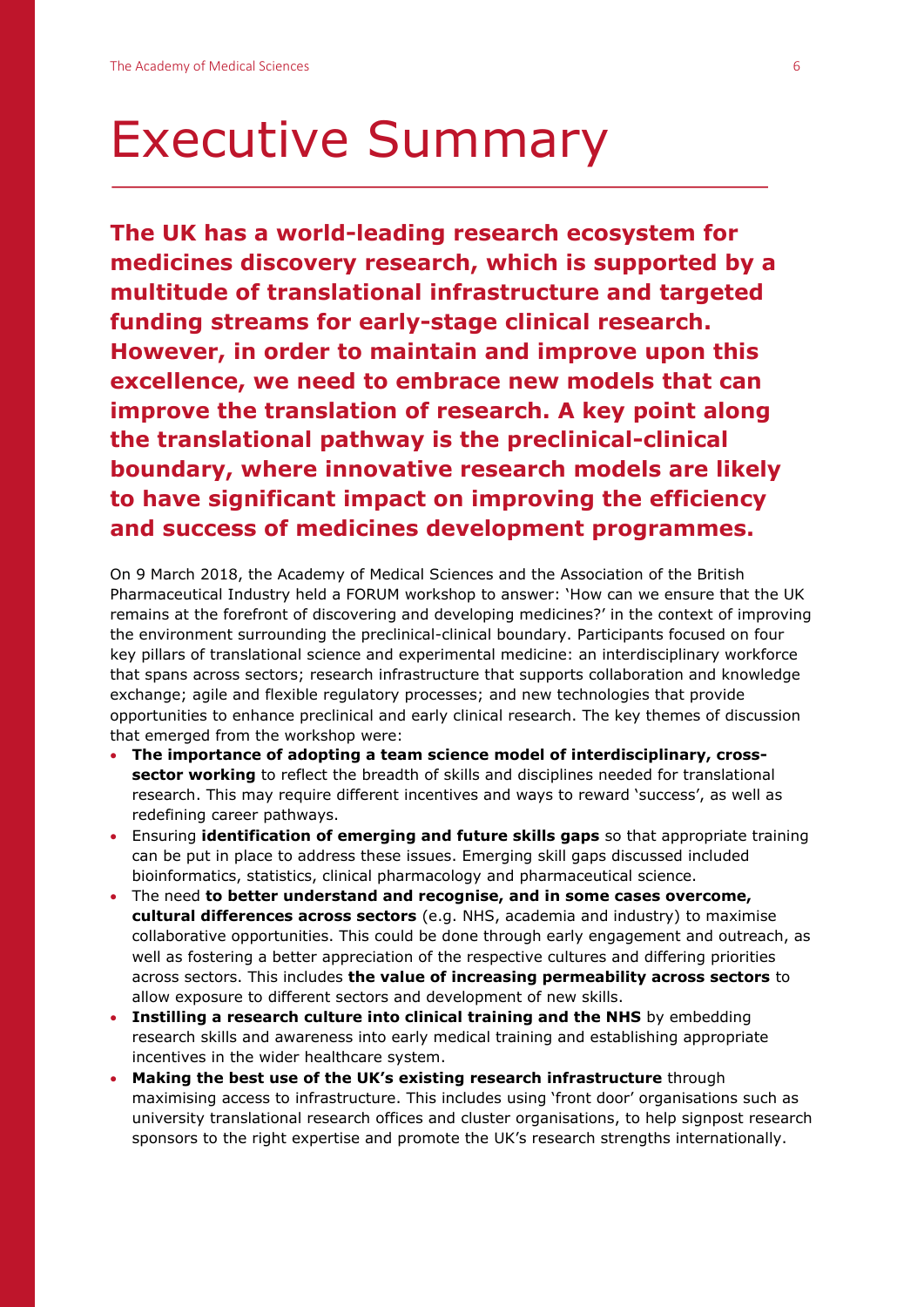- The potential **value of new preclinical and experimental medicine models** for derisking research and/or accelerating development programmes. This includes new scientific technologies such as human-based microphysiological systems and medical imaging, as well as adaptive trial designs and new sources of evidence.
- The need for new models to be underpinned by **a proportionate and flexible regulatory framework** that encourages innovation in experimental medicine and helps to retain the UK's status as a leading place to conduct clinical trials.
- The **role of open innovation and pre-competitive collaborations across sectors** for exploring fundamental science and supporting discovery by better informing target selection and validation.
- Targeting **funding to support the scale-up (and proof-of-concept) of early clinical research is needed** to encourage further funding from venture capitalists and industry.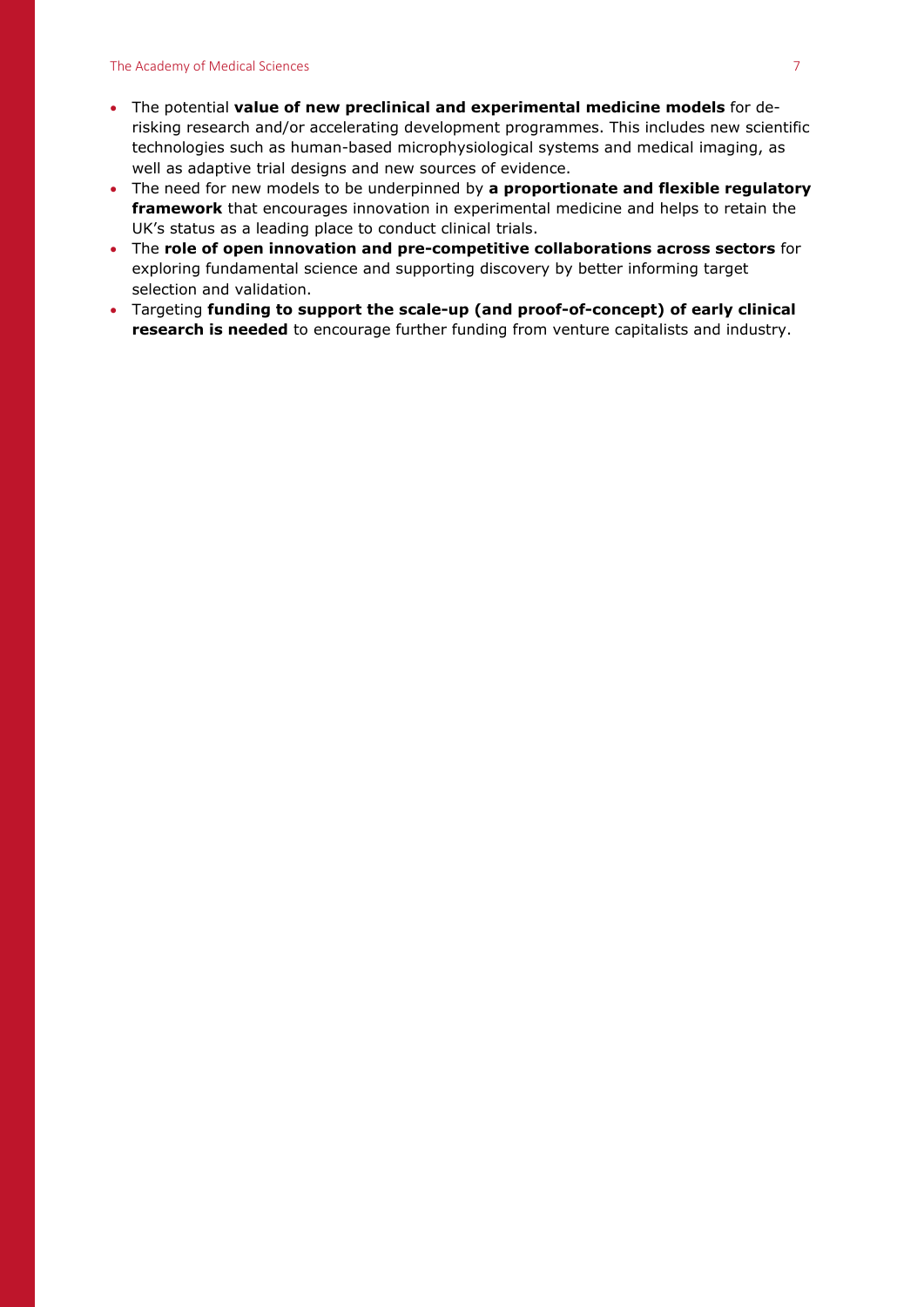<u>.</u>

## Introduction

**The preclinical-clinical boundary is a key checkpoint in the translational pathway for research. It refers to the point at which preclinical evidence is considered sufficient to merit the move to first-in-human clinical studies. This represents a significant escalation in both resourcing and time, with a high risk of failure, and there is particularly high risk and attrition in Phase I and II trials primarily due to issues with efficacy and/or safety. Therefore there is a drive to ensure that the evidence base for progression into clinical studies is as robust and predictive as possible to maximise the chances of success and minimise risk of failure.**

Successful progression into clinical research can be maximised through more effective 'two way' evidence exchange across the boundary. For example, supporting translation by ensuring that robust evidence from preclinical models closely shapes the design of clinical studies such as dose selection, or by using more predictive preclinical experimental models. In reverse, this means ensuring that evidence from clinical research 'in man', such as data on populations or drug interactions, is effectively fed back into preclinical research to improve aspects such as initial target selection and validation, evidence of efficacy and identification of biomarkers. Underpinning this two-way evidence exchange is the skilled workforce and research infrastructure that supports translational research. Historically, preclinical and clinical research were often conducted in relative isolation to one another, in physically separate locations and by staff that may have had only limited interactions with their counterparts and a different skill set. $<sup>1</sup>$  It has now been recognised that a more integrated,</sup> collaborative model of preclinical and clinical research can deliver significant value, with integration in terms of location, disciplines and sectors, scientific evidence generation and funding models.

Therefore on 9 March 2018, the Academy of Medical Sciences and the Association of the British Pharmaceutical Industry held a workshop to examine how the UK can better bridge the preclinical-clinical boundary as part of this new model of translational research, and so remain at the forefront of discovering and developing new medicines. The meeting looked to identify challenges and remaining gaps, as well as where there is opportunity for greater integration of preclinical and clinical science, and the vision for the future of translational research in the UK. Professor Geraint Rees FMedSci, Dean of Life Sciences, University College London (UCL) and Co-chair of the workshop, opened by describing the landscape for research in the UK. He highlighted the significant progress that investment from Government, charities, universities

<sup>1</sup> Department for Business, Innovation & Skills (2011). *Strategy for UK Life Sciences.*  [https://assets.publishing.service.gov.uk/government/uploads/system/uploads/attachment\\_data/file/32457/11-](https://assets.publishing.service.gov.uk/government/uploads/system/uploads/attachment_data/file/32457/11-1429-strategy-for-uk-life-sciences.pdf) [1429-strategy-for-uk-life-sciences.pdf](https://assets.publishing.service.gov.uk/government/uploads/system/uploads/attachment_data/file/32457/11-1429-strategy-for-uk-life-sciences.pdf)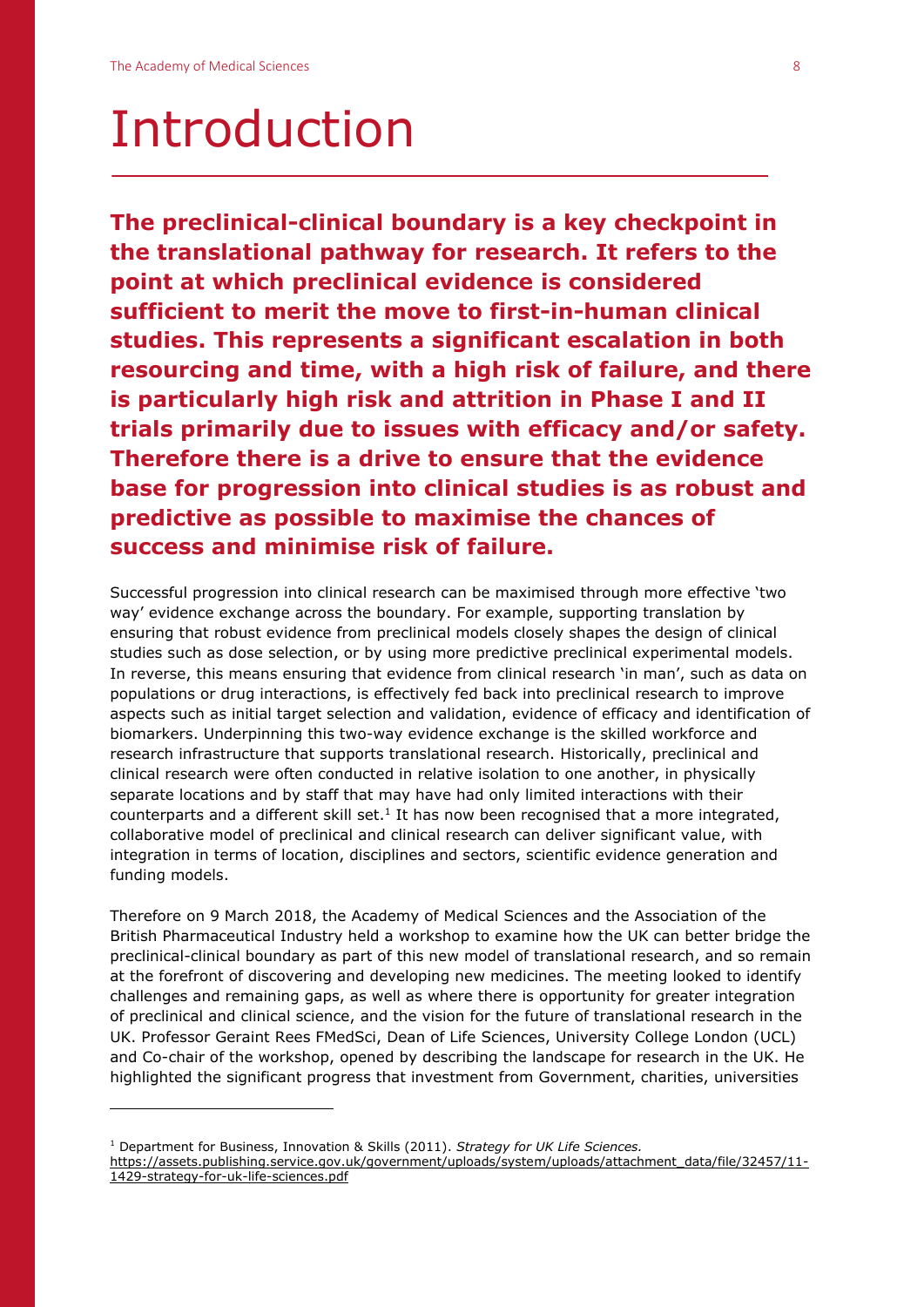#### The Academy of Medical Sciences 9

and industry has fuelled in developing a translational pipeline of treatments that will benefit patients. However, he also highlighted the broader challenges that threaten to stall this progress such as the uncertainty of Brexit and its implications for funding and regulatory alignment. Professor Rees noted that exploring ways for sectors to come together to collectively address and overcome some of the ongoing challenges is vital to ensuring that the UK's research base remains a world leader in producing effective treatments.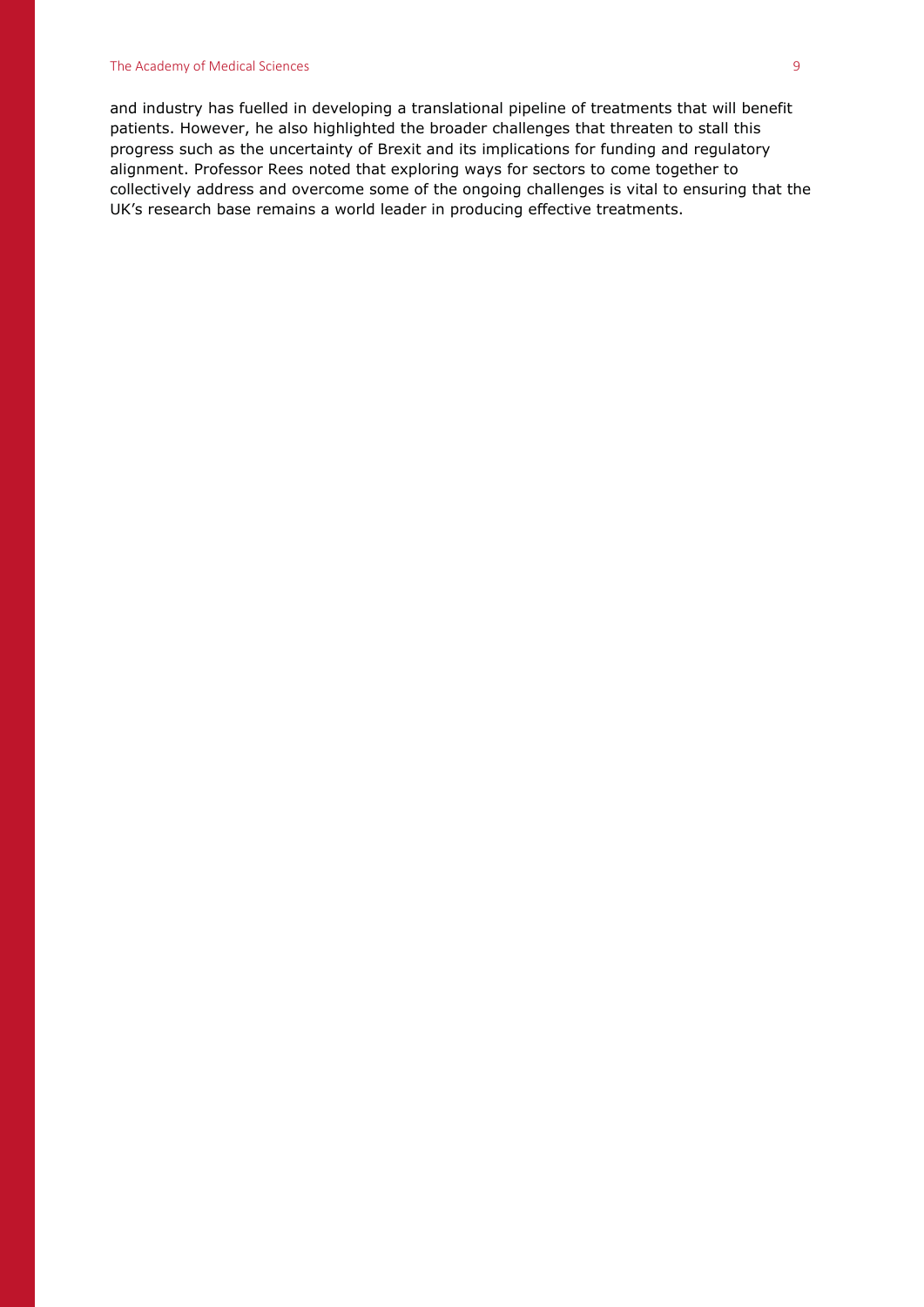## The challenges and opportunities of translational research

Professor Paul-Peter Tak FMedSci, Chief Immunology Officer and Senior Vice President R&D Pipeline, GlaxoSmithKline (GSK) introduced some of the key issues facing translational research at the preclinical and early clinical phases of medicines development. He noted that the UK has a powerful ecosystem for drug discovery research and so it is crucial to maintain this in the face of challenging circumstances such as Brexit.

A key challenge is the attrition of projects throughout clinical development. Given the large costs of later stage trials such as Phases IIb and III, it is vital to reduce attrition through improving target selection and validation and predicting failures earlier. Professor Tak described the recognition in industry that this cannot occur without collaboration with the wider research environment and to this end, GSK developed Open Targets in collaboration with the Sanger Institute and European Bioinformatics Institute.<sup>2</sup> This platform aims to share knowledge and expertise to better identify and prioritise promising therapeutic targets. By genetically validating targets, it looks to increase the success rates of programmes with both patient and economic benefit. Professor Tak also described the need for a strong focus on the quality of a molecule based on its physicochemical properties, and the value of identifying the right early clinical studies, especially in experimental medicine, that can better inform late stage development.

As the majority of clinical studies fail for reasons of efficacy and safety, experimental medicine can provide the early evidence to support decisions on whether to proceed with further trials. Experimental medicine studies aim to address scientific questions beyond the safety and tolerability questions that Phase I trials typically entail, such as the effects on biomarkers, fundamental biology questions and the feasibility of novel trial designs. Professor Tak emphasised that such studies require close collaboration of industry with academia and the NHS, who often hold the expertise in biological pathways and physiology.

Finally, he stressed the importance of increasing clinician and patient participation in experimental medicine. Part of the challenge of this is getting buy-in from the clinicians to recruit patients. With this in mind, transparency for both the clinician and the participant is vital, especially in the case of experimental medicine studies, where there may not be an obvious benefit to the patient of taking part in a trial, but instead a wider societal benefit can result from a greater scientific understanding.

<sup>2</sup> [www.targetvalidation.org/](http://www.targetvalidation.org/)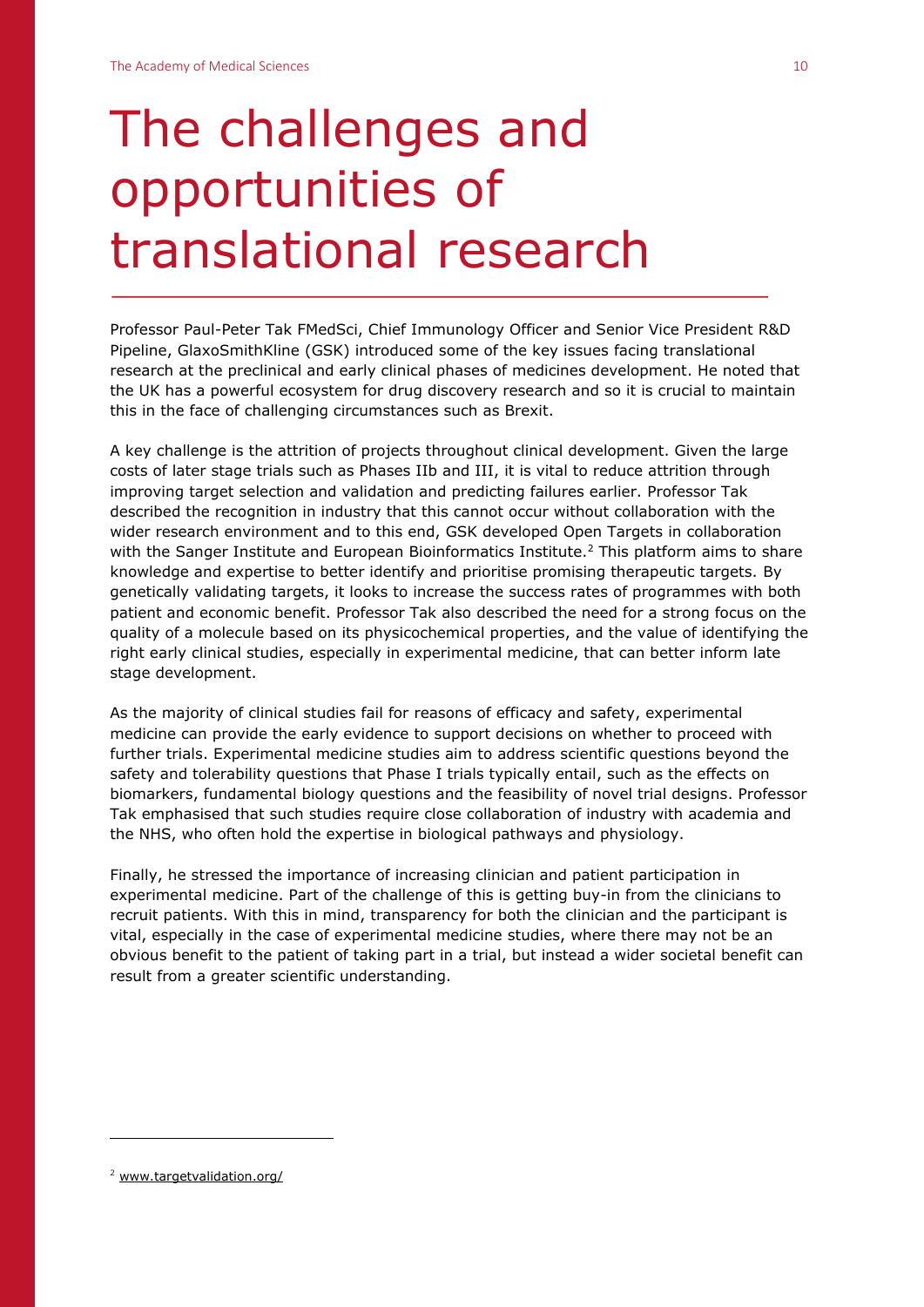## The workforce of the future

## **Team science**

<u>.</u>

Research that bridges the preclinical and clinical spheres of discovery and development involves multidisciplinary teams, requiring many different skills and sector perspectives to identify and seize opportunities and overcome challenges. This 'team science' approach recognises that many scientific projects are enhanced or accelerated through interdisciplinary collaboration, as outlined in the Academy's 2016 report. 3 In particular, the unique teams at the translational interface were termed 'early development teams' that reach across the breadth of skills from basic scientists, project leads and regulatory experts to clinicians and statisticians. This reflects the many facets of drug development such as target selection and validation, safety, exposure, statistical significance and commercial opportunity. In addition, it was noted that contract research organisations (CROs) are increasingly active partners in this team science and should not be viewed as contractors for commissioned research.

However, participants noted that differing incentive and reward and career structures across academia, industry and the NHS can present a barrier to team science. Projects with large, multi-disciplinary teams from different sectors are unlikely to align with the traditional academic model of success – such as first authorship on academic papers – and so a broader view of impact is needed beyond these criteria. For example, progression of a therapy to the next stage of clinical development could be seen as equally successful as publication in a high impact journal. Similarly, industry could encourage greater openness in sharing data and high-quality publications with researchers and patients at the earliest opportunity. If such mutual recognition of success can be achieved, then researchers would have more confidence to move between sectors to expand experience and skill sets. It was remarked that some funding bodies still use authorship of academic papers as a key metric for assessing quality of an application, which may deter collaborations without such outputs.

## **Building interdisciplinary skill sets**

Participants noted that there are a range of skillsets common to industry that are not well established in academia or the NHS, such as medicinal chemistry, drug metabolism and pharmacokinetics, safety evaluation (toxicology) and pharmaceutical sciences. Collaboration between academia and industry (including contract research organisations and the wider industrial sector) can allow academia to benefit from these skills but there is also a case for harnessing them within academia itself to enhance drug discovery programmes. In addition, the UK clinical workforce lacks some capabilities such as experimental medicine clinicians and nurses. Horizon scanning for such potential future gaps is key; for example there may be a lack of clinical academics in rare disease areas to meet demand if the number of trials in these diseases rises significantly.

Participants also noted specific skills gaps with relevance across all sectors including clinical pharmacology, bioinformatics and data science. These may be set to widen as technological

<sup>3</sup> Academy of Medical Sciences (2016). *Improving recognition of team science contributions in biomedical research careers.* <https://acmedsci.ac.uk/file-download/6924621>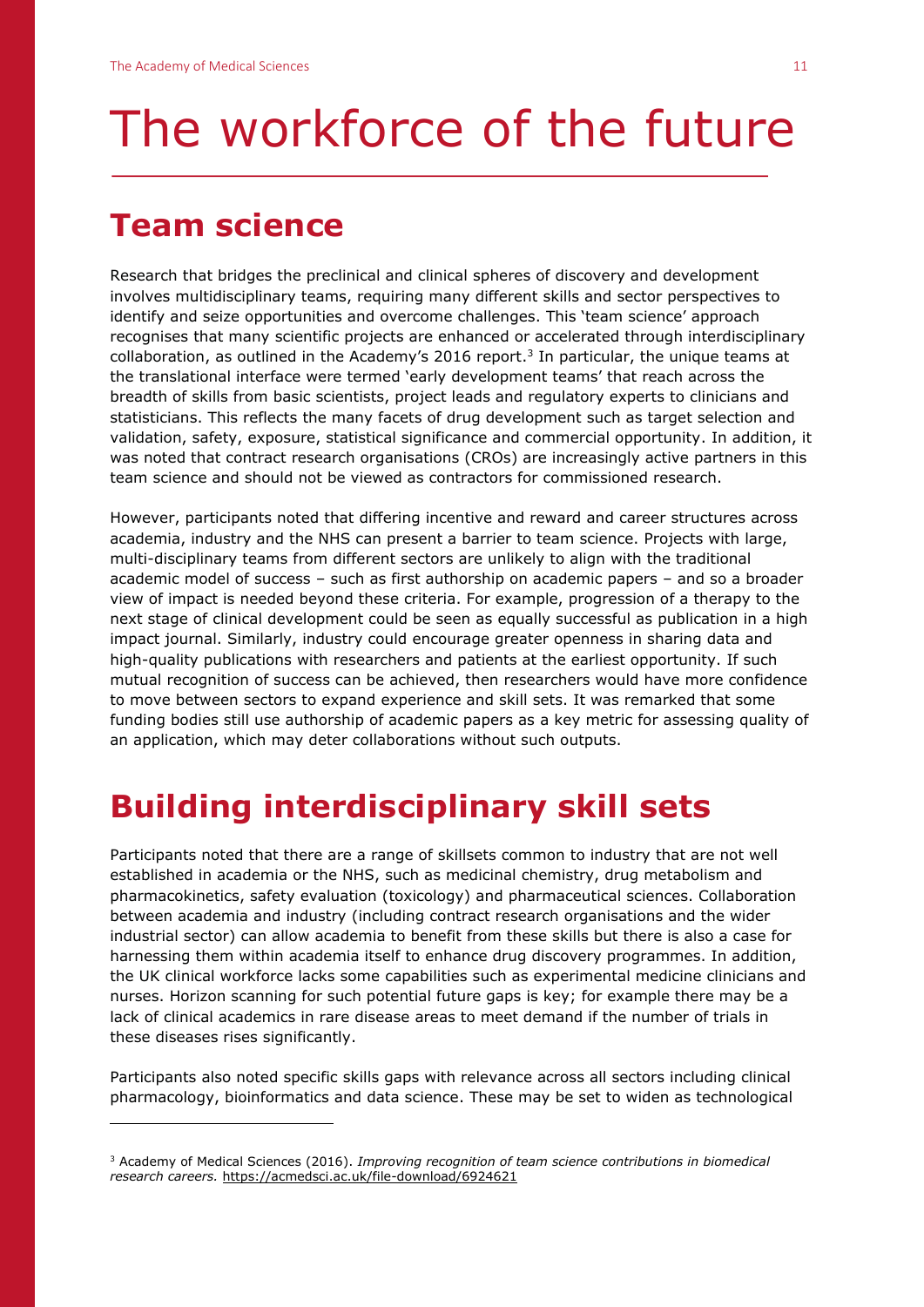approaches to medicines development change and statisticians and bioinformaticians become key to developing the methodologies for using early data and preclinical models. It was proposed that training for medical students could include informatics and clinical pharmacology. As well as exposing medical students to a diversity of skills, it was felt that clinical academic training programmes could become more widespread in medical training to instil a research culture in the clinical community from the outset.

There are several programmes that are beginning to address these skills gaps such as the Clinical Pharmacology Skills Alliance, set up by the ABPI, British Pharmacological Society, Faculty of Pharmaceutical Medicine and Health Education England, that aims to support the long-term sustainability of the clinical pharmacology skills pipeline. UK Research and Innovation (UKRI) is also now funding data science studentships.

## **Case study: The Francis Crick Institute**

Dr Veronique Birault, Head of Translation, The Francis Crick Institute, described how the Institute is pioneering a new model for interdisciplinary translational research, linking fundamental biology with experimental medicine to accelerate the development of better treatments, diagnostics and preventative measures of disease. The model at the Crick Institute reflects the importance of overcoming boundaries between disciplines and organisations, and aims to create the next generation of scientific leaders through recruiting early to mid-career researchers and building their portfolio of experiences and skills.

The Institute has three pillars to its strategy for accelerating translational research. The first is clinical insight, which cements experimental medicine as a key source of evidence for basic and exploratory research. The second is *'close distance translation'*, which shares insight across disciplines and across the translational pathway. This includes incorporating scientists from different disciplines into teams to generate new insights, and experts can then be embedded into a team to take a project further as necessary, such as entrepreneurs, industry scientists and translational advisers.

Integrated research is key within the Crick Institute and Dr Birault noted that working with industry requires agility that may not be present in a purely academic environment. She described how pre-competitive discovery projects can maximise the complementary skills of industry and academia and enable industry to explore early science to test new concepts. These projects also include a secondment programme to facilitate mobility of researchers across sectors. Finally, the third pillar for the innovation model at the Institute focuses on impact rather than short-term revenue, and a key measure of success for early science projects is either further industry commitment or a successful application for translational funding.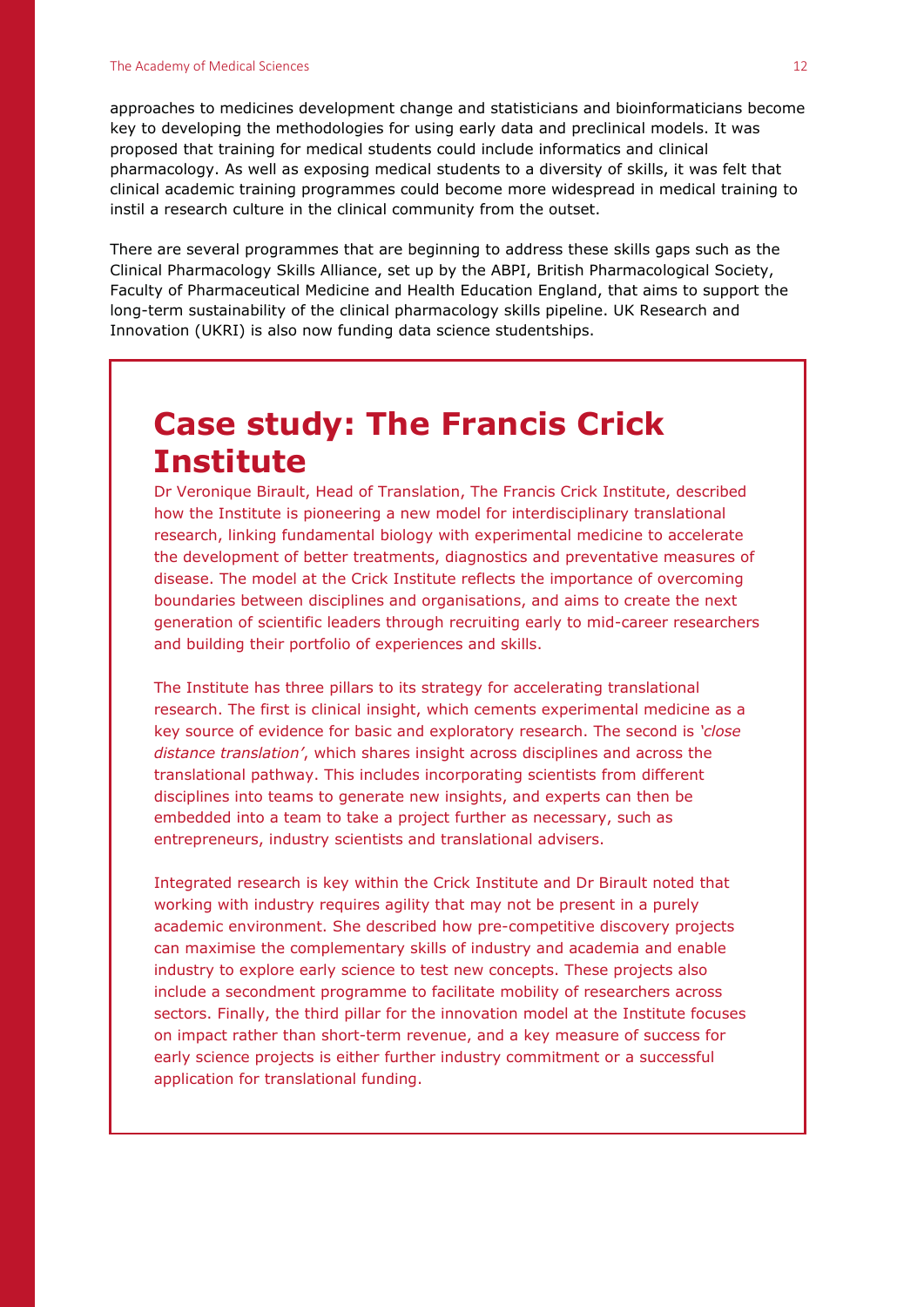## **Collaboration and mobility across sectors**

Professor Tim Eisen, Head of Oncology (Translational Medicine Unit), AstraZeneca and Professor of Medical Oncology, University of Cambridge, outlined the value of collaboration across sectors and ways to improve cross-sector working. Although there have been incremental advances in the success of preclinical and clinical research, he described the significant failure of drugs at Phases I and II, and the opportunity for substantial improvements in demonstrating efficacy at Phase II. He advocated the importance of establishing a higher degree of confidence for progressing a drug into Phase II, and the need for different expertise and sectors in enabling this.

#### Culture across sectors

Observing the cultural differences between academia, industry and the NHS, Professor Eisen noted the difference in how time and finances are valued; in industry, time is critical, which demands shorter timeframes despite increased costs, whereas academia often focuses on the most effective use of resources, which may increase time. A lack of appreciation of this fundamental difference can impede collaboration. In addition, Professor Eisen noted a potential 'credibility gap' in how academia perceives science within industry, whereas partnerships need a mutual recognition of the complementary expertise across sectors. Approaches to talent development may differ in that industry often prioritises investment in workforce skills, which may not be as well recognised in academia or the NHS – in part, this may be because the NHS has to balance performance across all areas whilst industry can terminate projects or reprioritise where necessary. Finally, there is variation in approach to discovery science across sectors. Industry often prioritises finding and pursuing a promising avenue to allow rapid commercialisation, whilst academia often explores every scientific opportunity for a complete understanding of a biological system. Both of these approaches are important to fulfil sector goals and advance scientific understanding but may not always align when working in partnership, particularly if research questions, outcomes of interest and measures of success differ.

To address these cultural differences, AstraZeneca has developed criteria for assessing the value of academic collaborations. These include the alignment of objectives, value and cost to the company, quality of research, expected timelines and likelihood of success, quality and frequency of communication and credibility of collaborators. Such criteria could be generalised as guidance for organisations seeking collaborations with other sectors.

#### Trust and reputation

Trust between sectors was cited as vital to the success of collaborative programmes. However, it was suggested that there may still be an underlying mistrust of industry in the public and other sectors. Patient advocacy groups could be key to building trust, alongside trainees who can foster a culture change around perceptions of industry. In addition, there may be stigma associated with academics who move into, or even collaborate with, industry and any such stigma needs to be broken down to enable the mutual respect required for truly collaborative research.

#### Measuring the success of collaborations

The wider benefits of collaborations beyond that of the specific project include job creation, spin-outs, inward investment, licensing deals and more clinical trials. These metrics can be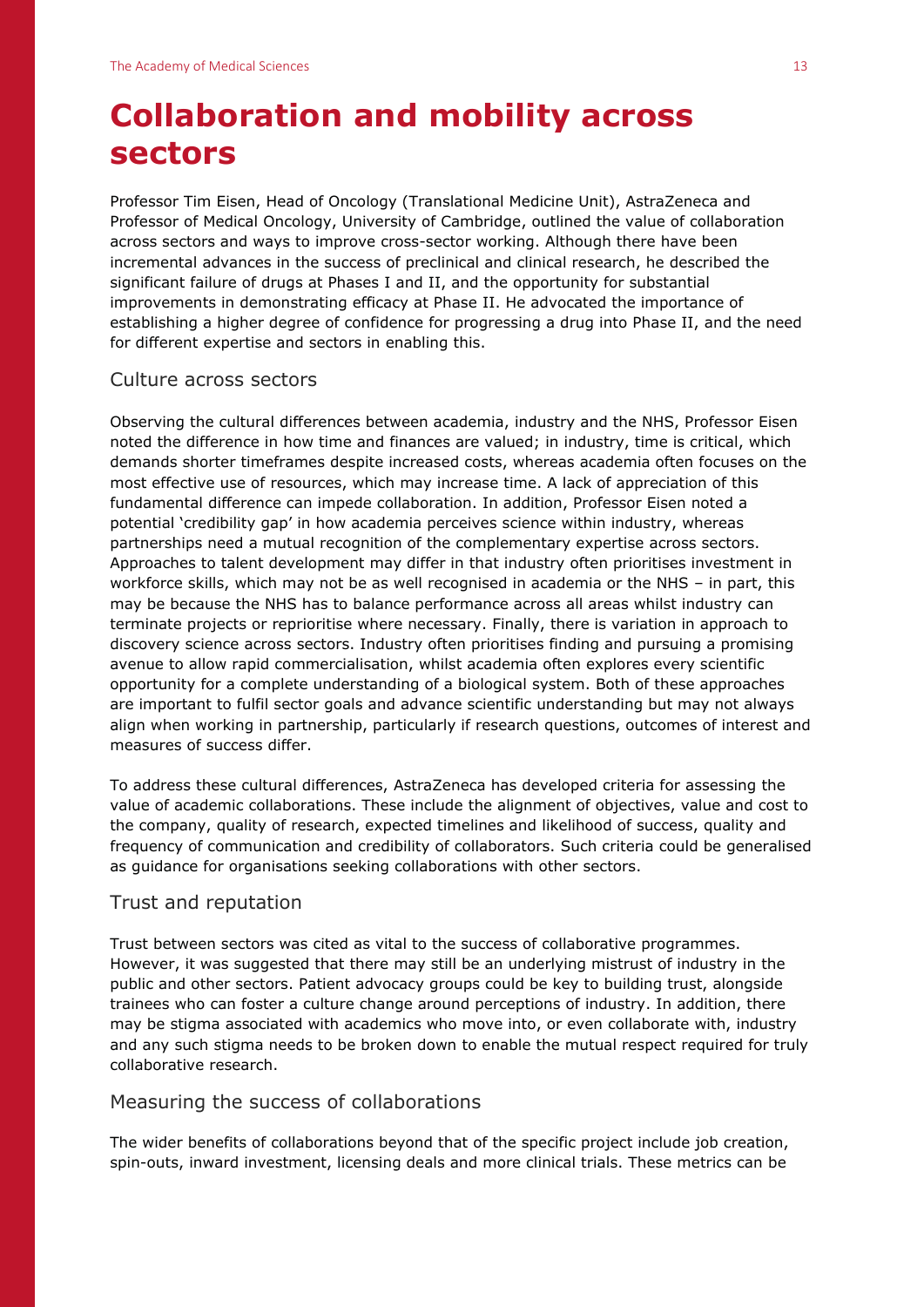measured to demonstrate the economic 'health' of a region, and cluster organisations such as MedCity are collecting this data for assessing the effectiveness of programmes that promote collaboration.<sup>4</sup>

### **Permeability across sectors**

Participants advocated the need to expose the workforce to different sectors to foster a better mutual recognition of the differences and expectations across sectors. Co-location of academia, industry and the NHS is also a key enabler of collaboration. Participants suggested that the lack of permeability between academia, industry and the NHS impedes the development of skilled researchers who can lead interdisciplinary teams. Part of this lack of permeability may be due to the cultural differences between sectors outlined above.

It was proposed that training schemes should incorporate exposure to different sectors by routinely offering secondments or placements. These encourage a diversity of experience and would foster greater collaboration between sectors beyond just that of the trainee. However, this necessitates further funding as although some initiatives do exist, they are often limited in scope and scale. For example, the Clinical Science Fellowships established between AstraZeneca and King's Health Partners enable academics in a variety of roles and career levels at the university to be seconded to AstraZeneca. It was suggested that such secondments are particularly important for clinical researchers and to enable them to take part in these schemes, a change to clinical contracts is required to provide the flexibility for these secondments, as well as anticipating the potential reduction in clinical capacity. Research experience or industry 'exposure' is also valuable early in the career pathway such as during medical training. This has been shown through successful initiatives such as joint training in clinical pharmacology and medical oncology carried out at Edinburgh (which included a placement in industry), and such practice could become more mainstream to include other disease areas and specialisms. There is also an opportunity for industry to engage with the General Medical Council and Royal Colleges to make the case for opportunities during medical training.

### **Future priorities**

Participants proposed the following as possible priorities for the future:

- Supporting the creation of multidisciplinary early development teams, by accommodating new reward and career structures that will promote an environment of team science; this may also look to consider how we develop 'impact' as a measure and driver for research.
- Identifying and addressing current and emerging key skills gaps, particularly statisticians, bioinformaticians, clinical pharmacologists and those with expertise in methodologies for data, preclinical models and novel trial design.
- Embedding research into medical training to create a research culture in the NHS and develop a new generation of clinical academics.

<sup>4</sup> [www.medcityhq.com/](http://www.medcityhq.com/)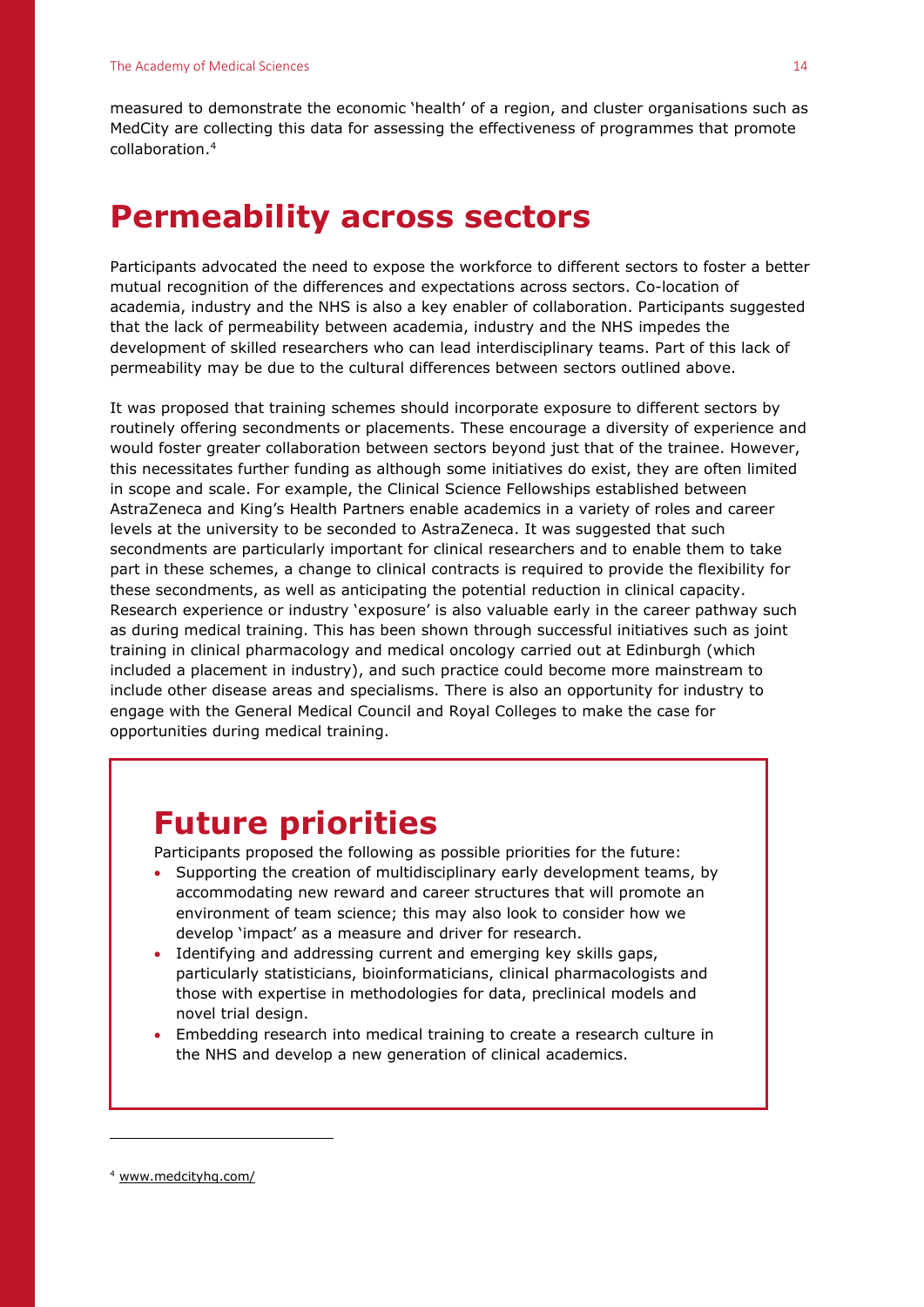Enhancing permeability across sectors by providing opportunities for secondments, placements and exposure across sectors to diversify skills and create an understanding of different ways of working across sectors.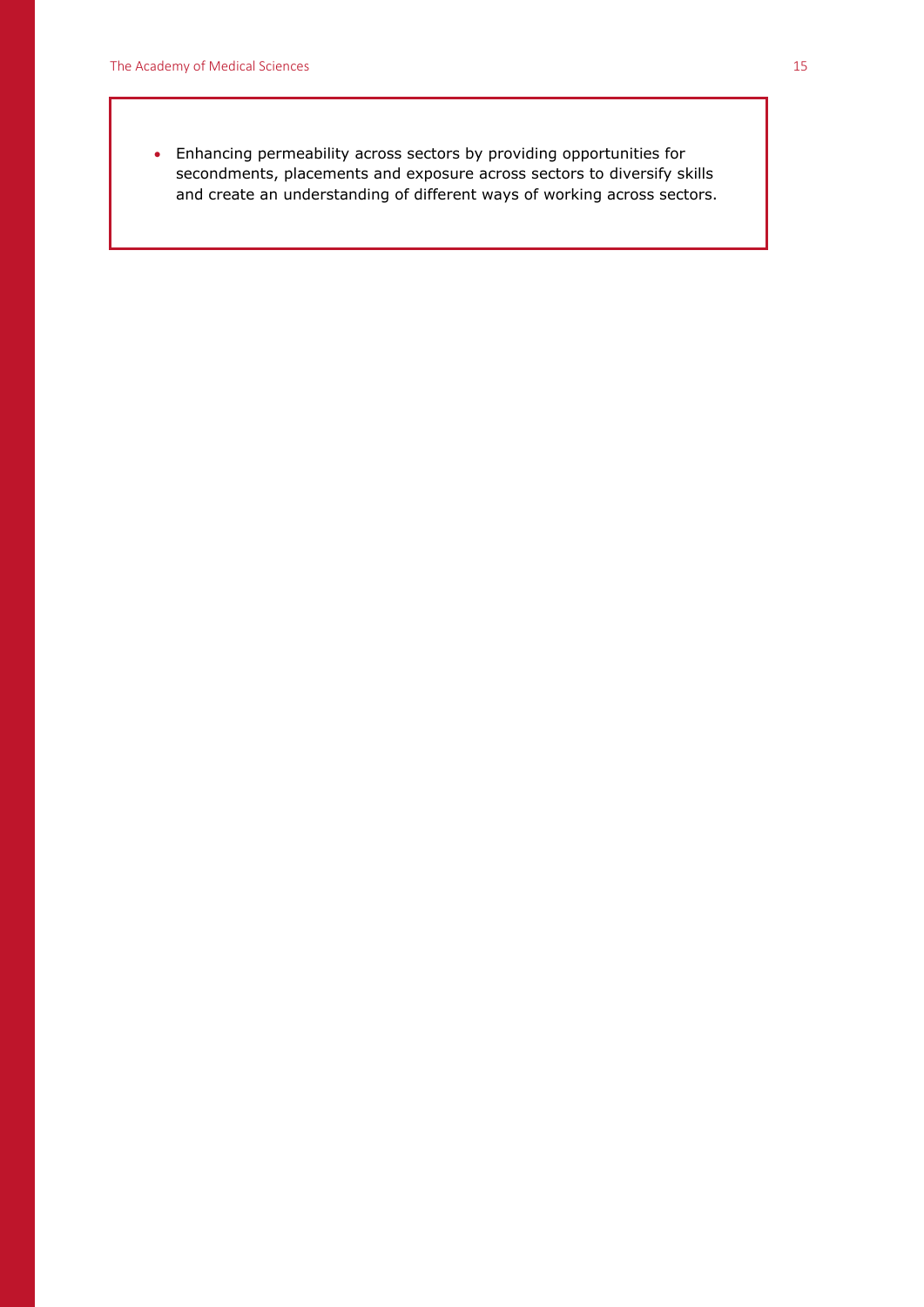## Infrastructure for research

## **Joining up UK infrastructure**

#### Access to research infrastructure

Sarah Haywood, Chief Executive Officer, MedCity described the range of infrastructure for translational research in the UK, and MedCity's role in supporting organisations to navigate this infrastructure and locate the right expertise across industry, academia and the NHS. The UK research infrastructure is rich and diverse, however, it is also complex and so can be challenging to understand, particularly for SMEs. For example, in the Golden Triangle alone there are over 3000 SMEs that may struggle to identify and access resources, as well as a plethora of academic and NHS organisations that may be difficult to navigate. Participants recognised the complexity in the current infrastructure and the role of the clusters in signposting organisations to available support. In addition, it was highlighted that SMEs are more likely to rely on collaborations to access necessary expertise, which may present less of a concern for large pharmaceutical companies who have the in-house expertise or the resources to commission research to contact research organisations. Therefore there may be a need for further support that particularly aids SMEs in finding the appropriate collaborations and research infrastructure.

As an example, Ms Haywood described how MedCity worked with the British Standards Institute and DigitalHealth London to explore the evidence base for digital health technologies to support companies in this field.<sup>5</sup> The project is looking at the evidence required to adopt and diffuse digital health technologies, and where the regulatory framework may need to evolve to allow such technologies to meet the necessary standards of evidence. It has also mapped the opportunities to support SMEs around adoption of digital technologies in the NHS and the cluster works closely with the Academic Health Science Networks (AHSNs) more broadly who support early engagement around adoption.

#### Building on existing research infrastructure

<u>.</u>

Given the widespread support for the high-quality UK infrastructure for translational research, participants agreed on the need to continue building upon this to optimise the landscape for experimental medicine. Dr Jane Kinghorn, Director of the Translational Research Office (TRO), UCL, demonstrated how NHS infrastructure and new models of collaborative working can accelerate translational science. First, she discussed the essential role of the NIHR Biomedical Research Centres across the UK in linking NHS research hospitals to academic centres of excellence to drive experimental medicine and translation.

When considering the translational pathway, she highlighted the importance of not only considering 'forward' translation but also feeding clinical knowledge back into biological and scientific discovery. In addition, there are many activities that sit at the preclinical/clinical translational boundary that require a matrixed support team, including preclinical validation, Good Manufacturing Practice, Good Laboratory Practice safety testing, regulatory knowledge and clinical trial infrastructure design and management. The TRO at UCL provides an

<sup>5</sup> MedCity, DigitalHealth London and the British Standards Institute (2017) *Digital Health Technology and Evidence.* [www.medcityhq.com/wp-content/uploads/2017/09/Digital-Health-Evidence-Report.pdf](http://www.medcityhq.com/wp-content/uploads/2017/09/Digital-Health-Evidence-Report.pdf)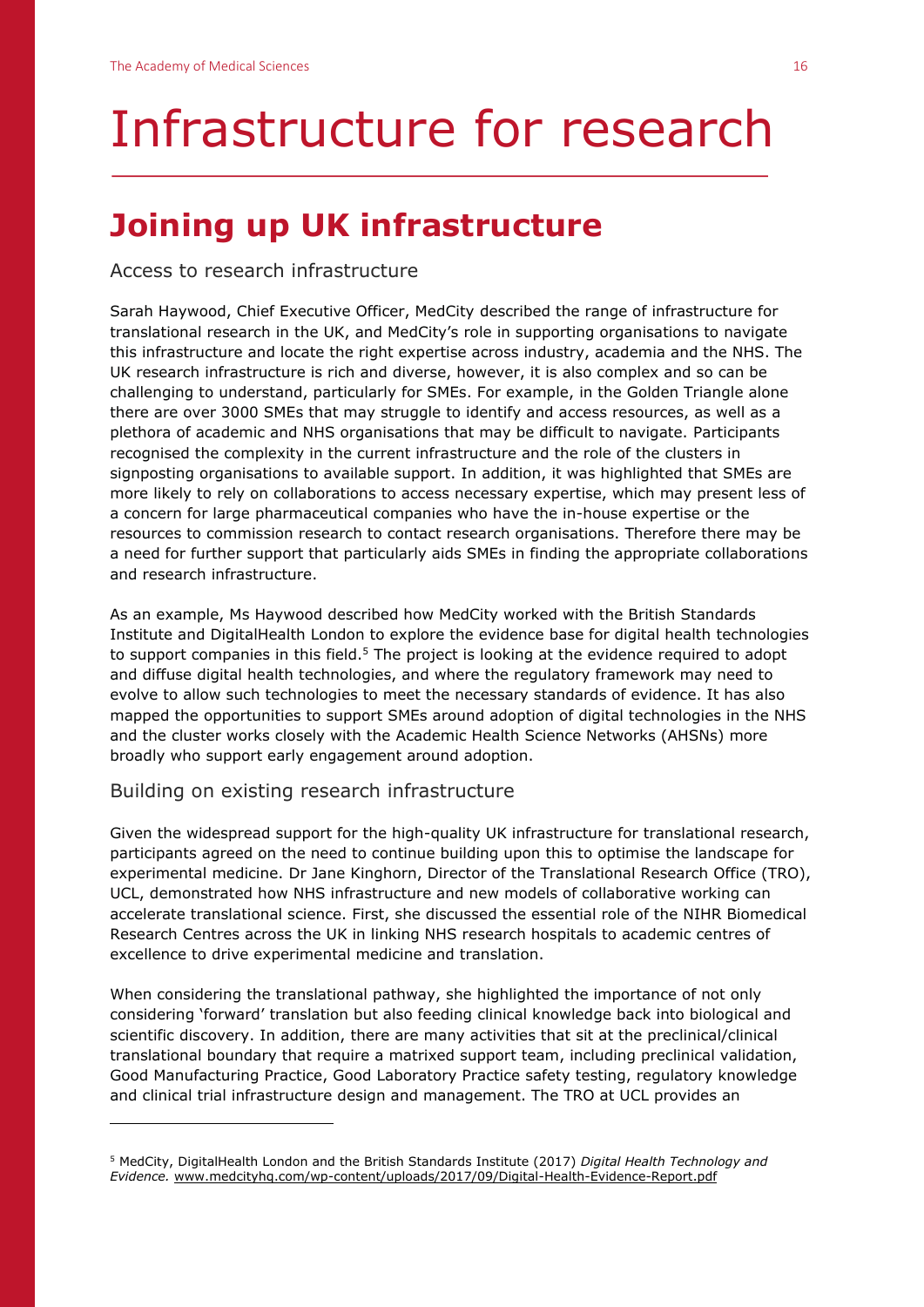important resource to support academics and their translational projects to navigate this vast amount of required activity that sits within the university and its NHS partners as well as in the different external sectors involved. The TRO has populated its team with industry experienced scientists to enable it to catalyse the links to all resources to help the principal investigators drive a project forward. Dr Kinghorn also described the wealth of translational funding available to catalyse academic preclinical and clinical research through organisations such as the MRC, Wellcome Trust and NIHR. This milestoned funding enables the TRO to scope and support the translational pathway for projects, and provides support for bringing in necessary expertise such as appropriate regulatory and commercial advice as well as engaging with other partners such as CROs, contract manufacturing organisations (CMOs) and industry. The technology transfer office at UCL are a key partner of the TRO and the translational ecosystem within UCL. They have had significant success in securing UCL intellectual property, spinning out companies and securing the significant investment required for further translation.

## **Case study: Access to AstraZeneca's open innovation screening platform**

Dr Jane Kinghorn described AstraZeneca's open innovation screening platform as an example of academia-industry collaboration to advance preclinical studies.<sup>6</sup> The platform provides academic access to a range of clinical compounds, preclinical research tools and potential therapeutic targets. The goal of accessing this platform, which at the UCL TRO was led by the drug discovery group, is to build a data package, which de-risks the development project to encourage substantial future investment from funders. This project brought together clinical expertise and knowledge around target selection and structural biology to build a hit-lead discovery strategy, assay development, attract seed funding and foster links to the wider drug discovery community. The ultimate outcome of these projects using the platform is to make academic drug discovery more robust and reproducible, to foster collaboration across the sectors, to develop new biological assays and lead compounds for drug discovery and ultimately to develop and commercialise promising projects.

#### Piloting new infrastructure and scaling up

It was suggested that the devolved health systems, such as that in the Greater Manchester healthcare system, pose opportunities to pilot integrated schemes at a local level. Using devolved healthcare systems in this manner more widely could provide the flexibility to rapidly trial small, iterative improvements that may be too costly, slow or risky to enact more widely in the system. If such pilots are successful, schemes can be scaled up to drive change based on evidence and disseminate best practice across the system.

<sup>6</sup> <https://openinnovation.astrazeneca.com/>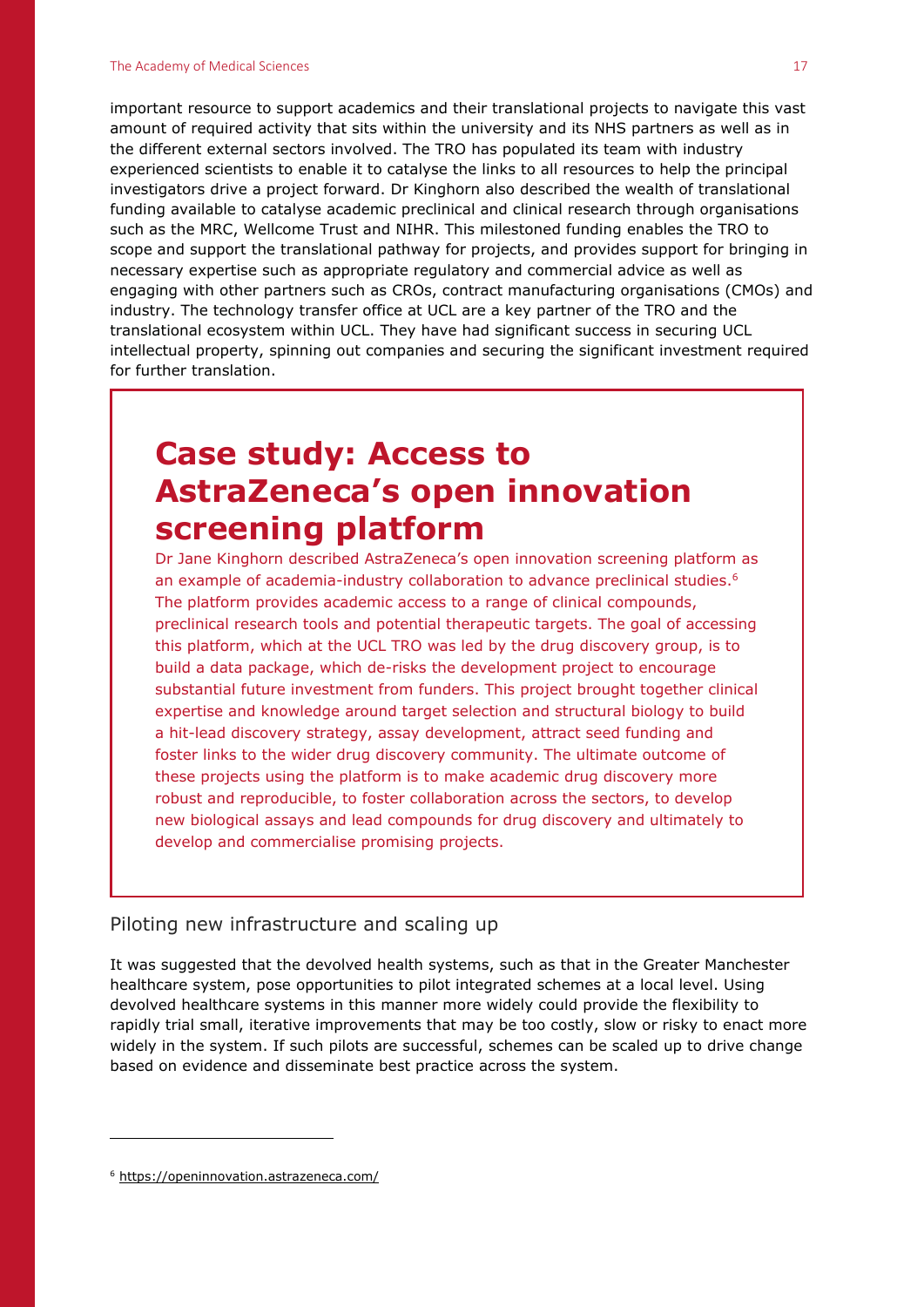#### Funding to bridge the gap

One participant highlighted that it is sometimes challenging for industry, especially smaller companies, to fund the studentships to create skilled, interdisciplinary researchers. UKRI has a formalised system for industry partners who wish to support doctoral training programmes. However, some participants felt that the doctoral training landscape can at times be difficult to navigate, even for a large pharmaceutical company, and that it is likely that this is an even greater challenge for SMEs.

Participants also highlighted the relative lack of venture capital in the UK compared to some other countries such as the USA. It was surmised that there were several reasons for this, such as the lack of a commercialisation culture in academia, gaps in funding for generating early clinical evidence to encourage private investment, investment community caution on the commercial potential of biomedical innovation and uncertainty about the willingness of the UK healthcare system to adopt new innovations.

#### Improving patient recruitment for experimental medicine

Despite the UK's excellent clinical trials infrastructure, participants highlighted a recent decline in early phase trials. This was attributed, in part, to challenges around patient recruitment. Participants outlined the need to better utilise the patient population, who are often highly motivated and receptive to involvement in research. Engagement with patient groups could be key to improving trial enrolment, especially for experimental medicine studies which might not directly benefit the participant. It was also suggested that some hospitals and disease areas have better recruitment than others, suggesting that there is scope to improve recruitment through disseminating best practice throughout the NHS.

It was noted that the NIHR BioResource aims to build a database of potential research participants – characterised either genotypically, phenotypically or both – for rapid recruitment into clinical trials.<sup>7</sup> To date, it had recruited over 100,000 volunteers with rare diseases and they and their relatives and been used in over 100 experimental medicine studies, largely in academia. There is potential for further engagement with industry to capitalise on this valuable resource, however, this would need data governance issues to be overcome which stem from unwillingness for sharing data or patients by some centres.

#### Streamlining trials infrastructure

It was felt that trial set-up in the UK is slow in some places, due to bureaucratic processes such as contract negotiation. It was highlighted that standardised contracts would accelerate this process and increase the attractiveness of the clinical trials environment. Participants felt that the recently updated Model Clinical Trials Agreement (mCTA) would help to support multi-site trials and streamline research by standardising contracts to conduct clinical trials across the devolved nations. 8

### **Innovative trials and regulation**

Novel trial designs to bridge preclinical and clinical research

<sup>7</sup> <https://bioresource.nihr.ac.uk/>

<sup>8</sup> [www.hra.nhs.uk/about-us/news-updates/new-templates-published-streamline-commercially-sponsored-trials](http://www.hra.nhs.uk/about-us/news-updates/new-templates-published-streamline-commercially-sponsored-trials-set-/)[set-/](http://www.hra.nhs.uk/about-us/news-updates/new-templates-published-streamline-commercially-sponsored-trials-set-/)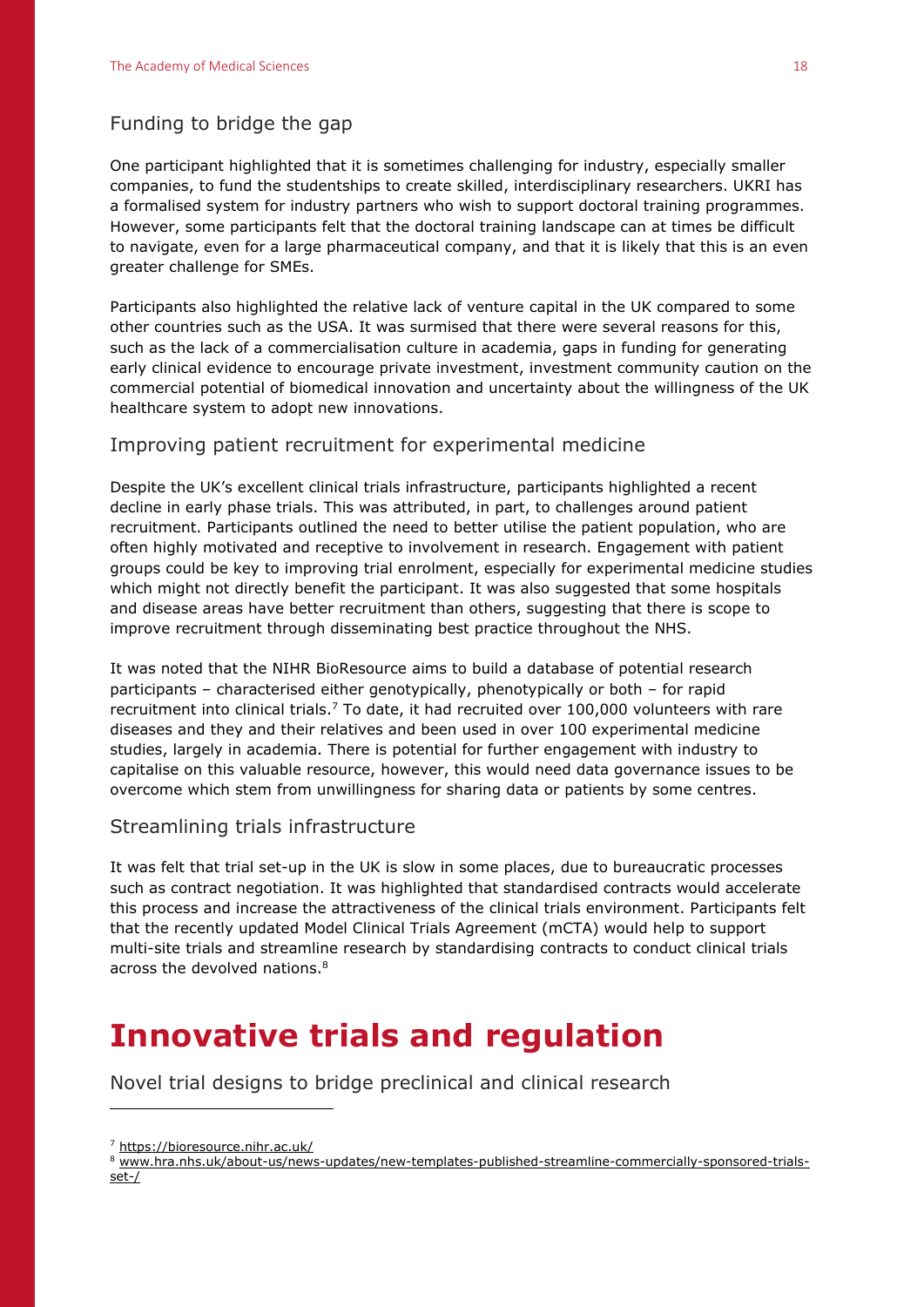Innovative trial design is a rapidly emerging opportunity for the UK. In contrast to traditional trials with a fixed design throughout, innovative trials can be adapted during the trial to act on learning and maximise utility. This enables modifications such as removing or adding treatment arms, changing the balance of randomisation or altering statistical methodologies, without compromising validity. Professor Sallie Lamb FMedSci, Professor and Co-Director of the Oxford Clinical Trials Research Unit, University of Oxford, cited an example of a dose escalation trial looking at the effects of an anti-cancer drug compared with the drug in combination with radiotherapy. This used Bayesian modelling to calculate side effects that are typically not observed until 3-6 months after treatment. This was achieved by entering toxicity data from each clinical review into the model to identify early emergence of any side effects.<sup>9</sup> This allowed dose escalation to proceed more quickly and demonstrates the importance of a cross-disciplinary, skilled workforce such as integrating statisticians and trial methodologists into clinical research, which is a key consideration to enable implementation of new trial designs.

#### Creating an agile regulatory system

Participants proposed that the regulatory and governance framework for translational research and early trials should be sufficiently flexible to allow the acceleration of discovery programmes whilst maintaining the quality and reliability of data and biomarkers. This includes allowing for novel trial designs. It was emphasised that regulation should be innovative rather than reactive and so a collaborative approach with regulators is needed to foster a clear understanding of the requirements around new evidence sources such as adaptive trials. In addition, implementing proportionate, flexible regulation may require investment in regulatory science to develop the appropriate tools and safeguards for an internationally competitive preclinical-clinical environment. It was suggested that such regulatory science would be valuable for determining potential opportunities for flexibility and the appropriateness of different regulatory standards for experimental medicine, where the intention of trials is not to diagnose or treat but to answer fundamental scientific questions.

The MHRA's Innovation Office enables researchers to engage with regulators earlier in the development process to better understand the regulatory infrastructure and opportunities and it was suggested that stakeholders need to be more proactive in using this tool. In addition, regulators need to be kept informed of technological developments that are likely to feature in licensing applications such as microphysiological systems (or 'organ on a chip', described later), so that there is an opportunity to discuss reliability and the evidence requirements for such technologies.

### **Future priorities**

<u>.</u>

Participants proposed the following as possible priorities for the future:

 More effective use of existing research infrastructure in the UK through facilitating access and better signposting, both nationally and internationally.

<sup>9</sup> [www.hra.nhs.uk/planning-and-improving-research/application-summaries/research-summaries/vx-970-plus](http://www.hra.nhs.uk/planning-and-improving-research/application-summaries/research-summaries/vx-970-plus-standard-treatment-in-oesophageal-and-other-cancer-v10/)[standard-treatment-in-oesophageal-and-other-cancer-v10/](http://www.hra.nhs.uk/planning-and-improving-research/application-summaries/research-summaries/vx-970-plus-standard-treatment-in-oesophageal-and-other-cancer-v10/)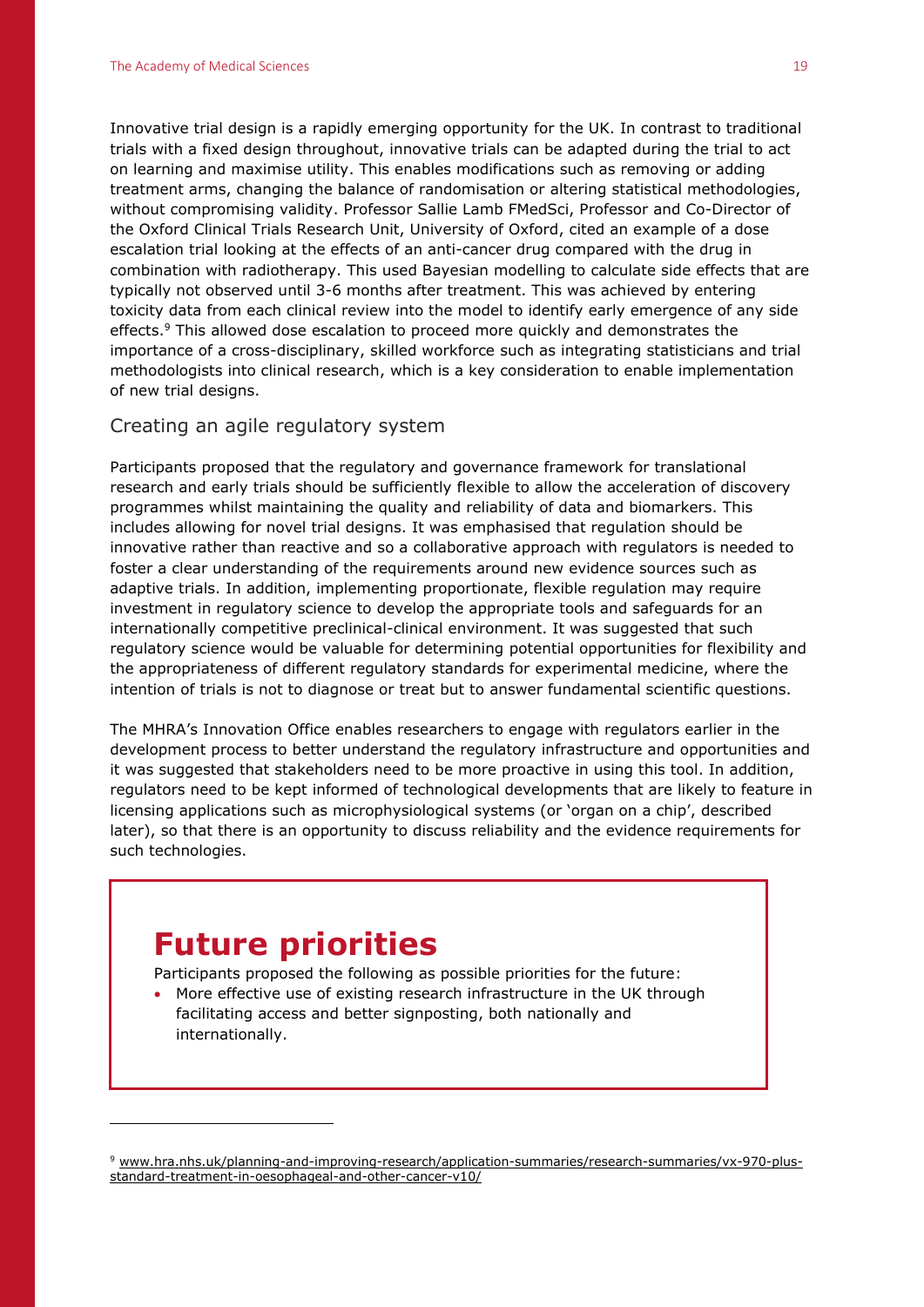- Ensuring that regulatory frameworks remain facilitative and proportionate for accommodating innovative trial designs so that the UK remains internationally competitive for clinical research. For example, potentially reviewing the role of ICH-GCP in research.<sup>10</sup>
- Continuing to encourage early engagement and communication of stakeholders with regulators around adaptive and novel trial designs.
- Continued investment in early phase trial infrastructure and establishing mechanisms for enhancing and utilising such investment.
- Ensuring clarity around real vs. perceived barriers to research and mythbusting where necessary.
- Potential investment in regulatory science to ensure that the UK remains competitive in adaptive design and processes that accelerate study timelines.
- Developing internal dedicated support and governance to manage large, interdisciplinary projects, to take them from discovery science through to clinical development and commercialisation.
- Targeted funding for scale-up and commercialisation of promising early clinical research to encourage further private investment and industry investment.

<sup>10</sup> Academy of Medical Sciences, Bill & Melinda Gates Foundation and Wellcome Trust (2018). *Exploring Good Clinical Practice guidance in clinical trials – meeting summary.* <https://acmedsci.ac.uk/file-download/76367131>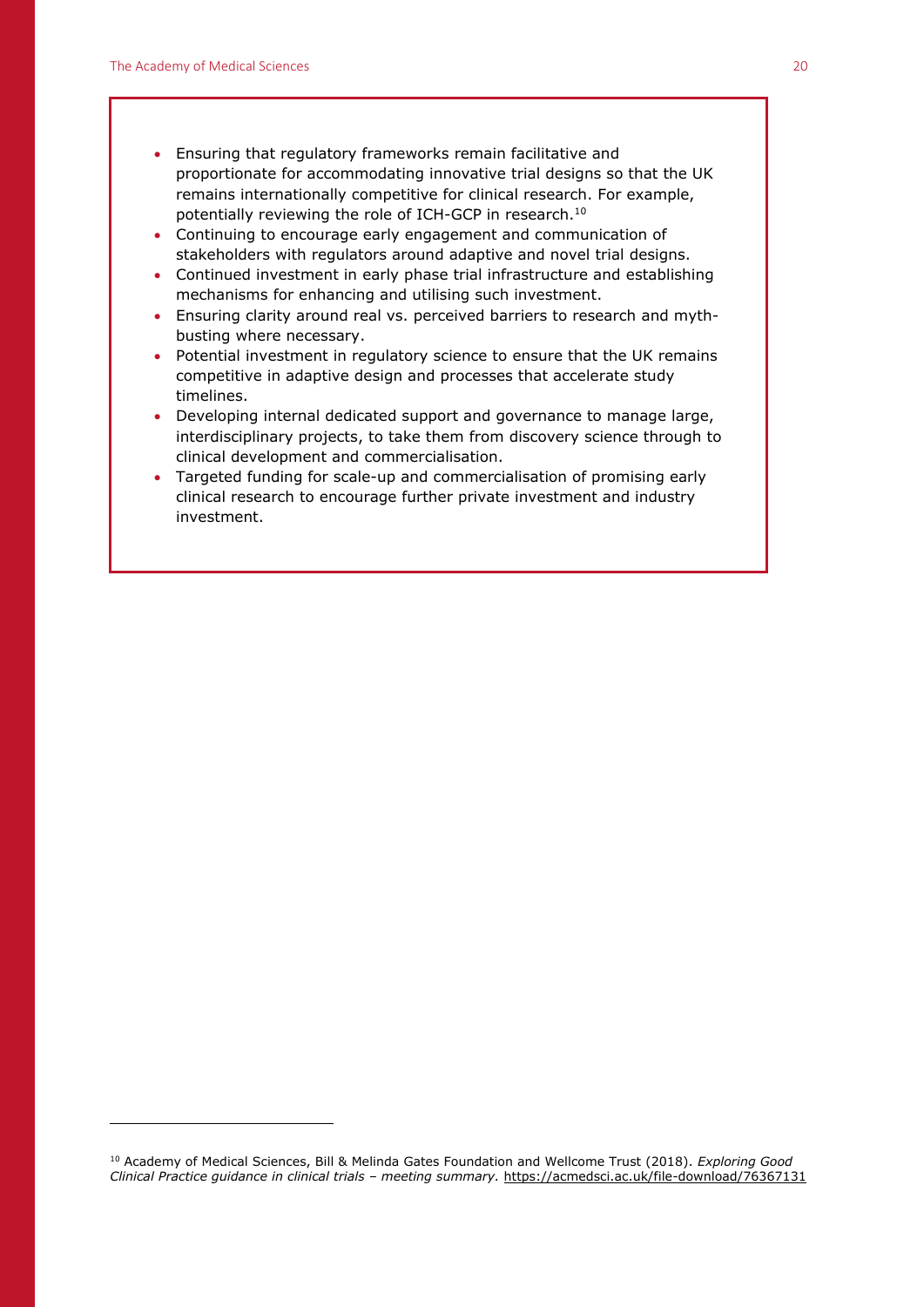## Science and technology to bridge the boundary

### **Pre-competitive collaborations and open innovation**

Pre-competitive collaborations – described as the sharing of knowledge, expertise and resources with collaborative partners without the burden of commercial sensitivities or interests – were highlighted as a significant tool for enhancing preclinical research and experimental medicine. These collaborations are especially suited to basic research on biological mechanisms that lead to better understanding of disease, pharmacology and target discovery. This can enable industry to de-risk projects whilst allowing academia access to new expertise and resources. In these collaborations, results, data and resources are shared across scientific collaborators with the understanding that improving the fundamental knowledge base can benefit the entire research community. Successful collaborations also build partnerships that can transition into commercial collaborations. Participants noted that such collaborations need to be initiated by understanding the mutual benefits to ensure buyin from all partners, and that cultural barriers need to be overcome to achieve this success.

Open innovation programmes often go beyond pre-competitive collaboration to allow external access to data or resources without the demand to meet a specific outcome or strategic goal. In these cases, the organisation making its resources openly accessible may not directly benefit from others using them, but instead there is an understanding that allowing access can facilitate novel approaches that may otherwise go untested. If these novel approaches successfully provide insights there is then the possibility of a closer collaboration forming.

Whilst open innovation and pre-competitive agreements are highly valuable, it was noted that competitive programmes will continue to require confidentiality and intellectual property agreements. These can disincentivise collaboration and overcoming this may require demonstration of the value of collaboration to both parties.

## **Case study: EMINENT precompetitive partnership**

Professor Caroline Savage FMedSci, VP and Head Experimental Medicine Unit, GlaxoSmithKline, described the Experimental Medicine Initiative to Explore New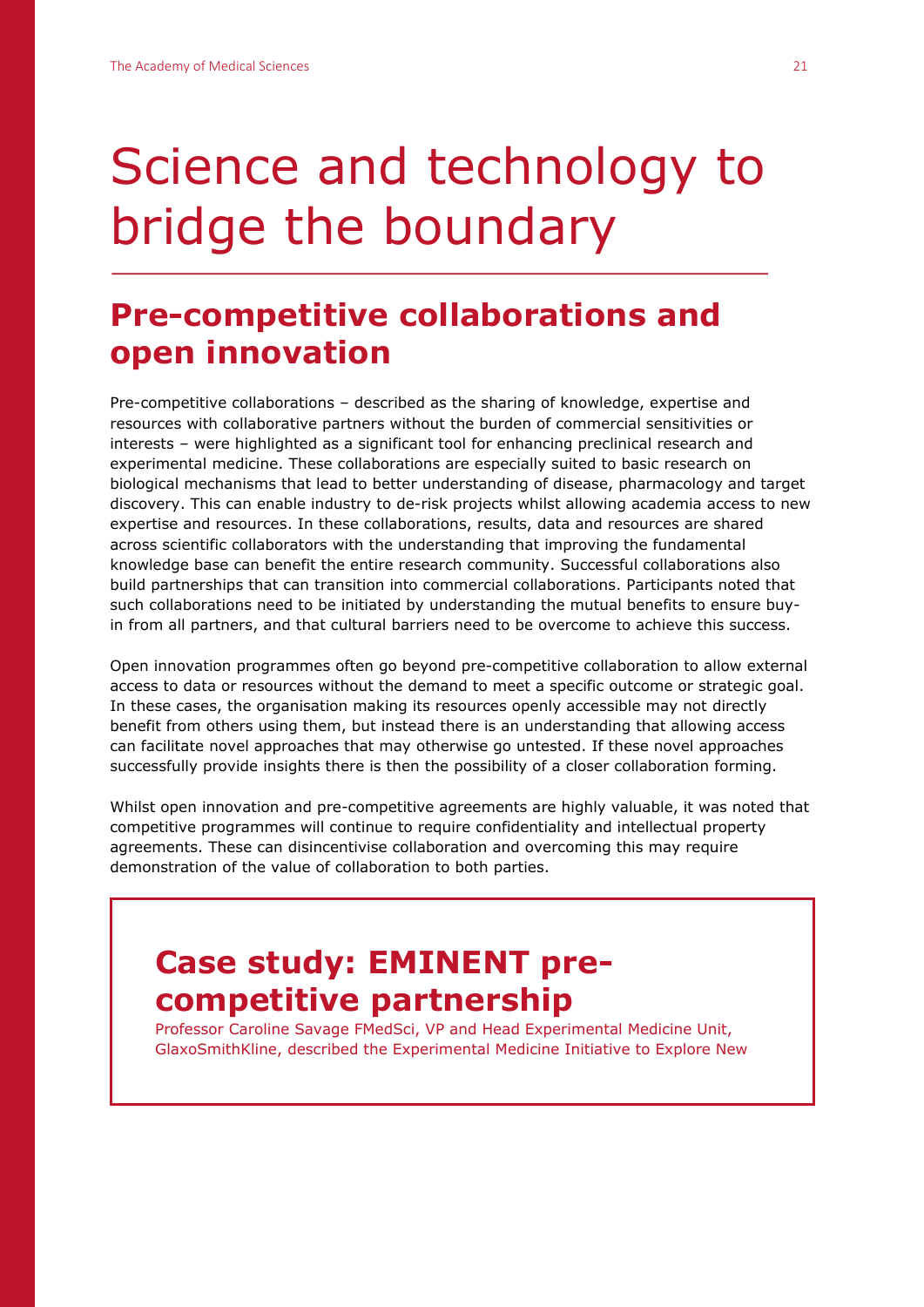Therapies (EMINENT) programme.<sup>11</sup> This is a collaboration between GSK, the MRC and five universities that brings academia together with industry and allows access to GSK's unlicensed molecules for the purpose of conducting experimental medicine studies around the mechanisms of inflammatory diseases.

EMINENT involves two project types. 'Pathway projects' are multicentre projects to conduct an experimental medicine study such as new indications for immunosuppressive medications. On the other hand, 'starter projects' are single centre projects that focus on developing evidence to support experimental medicine studies such as a mechanistic study of therapies for rheumatoid arthritis. Overall, the initiative will support the development of a cohort of excellence and leaders in experimental medicine with researchers who are experienced working across academia and industry.

### **Technologies to enhance translation**

Using novel preclinical science to support translation

Dr Mick Fellows, Principal Scientist, AstraZeneca described the need for improved mechanistic and predictive models to reduce attrition in trials and accelerate development by offering insight into disease and effects of therapies. There are already a number of new preclinical technologies in development to support progression into clinical studies and they will become increasingly embedded in preclinical research. He used the example of MPS to demonstrate how these scientific advances can improve translation. MPS – or 'organ on a chip' – are 3D cell or tissue structures that mimic the complexities of tissues and organs. These include aspects such as a vascular system, extracellular matrix or immune cells, or mimic the physical environment through mechanical forces. The models allow greater understanding of tissue response before clinical studies and are intended to provide more relevance to the real world than a simple cell culture or assay.

For example, Dr Fellows described AstraZeneca's work in developing an MPS to explore the impact of insulin resistance in the liver on beta cells in the pancreas.<sup>12</sup> The system has been used to model both prediabetic and diabetic systems in a more relevant way than pancreatic or liver cells in isolation, and has been shown to replicate normal physiology. Such models have also been used to model pharmacokinetics and pharmacodynamics (PKPD) of a drug, potentially providing insight into the likelihood of drug interactions and contraindications prior to trials.<sup>13</sup> In the future, there may be potential for these models to supplement or even replace animal models. However, Dr Fellows highlighted that it is too early to know whether they could be used for toxicity screening to complement or supplant toxicity trials in humans, but they provide a useful tool at present for guiding decision-making around clinical studies.

<sup>11</sup> [www.ucl.ac.uk/eminent-consortium](http://www.ucl.ac.uk/eminent-consortium)

<sup>12</sup> Bauer S, *et al.* (2017). *Functional coupling of human pancreatic islets and liver spheroids on-a-chip: towards a novel human ex vivo type 2 diabetes model.* Scientific Reports **7,** 14620.

<sup>&</sup>lt;sup>13</sup> McAleer C, *et al.* (2018) (manuscript in preparation)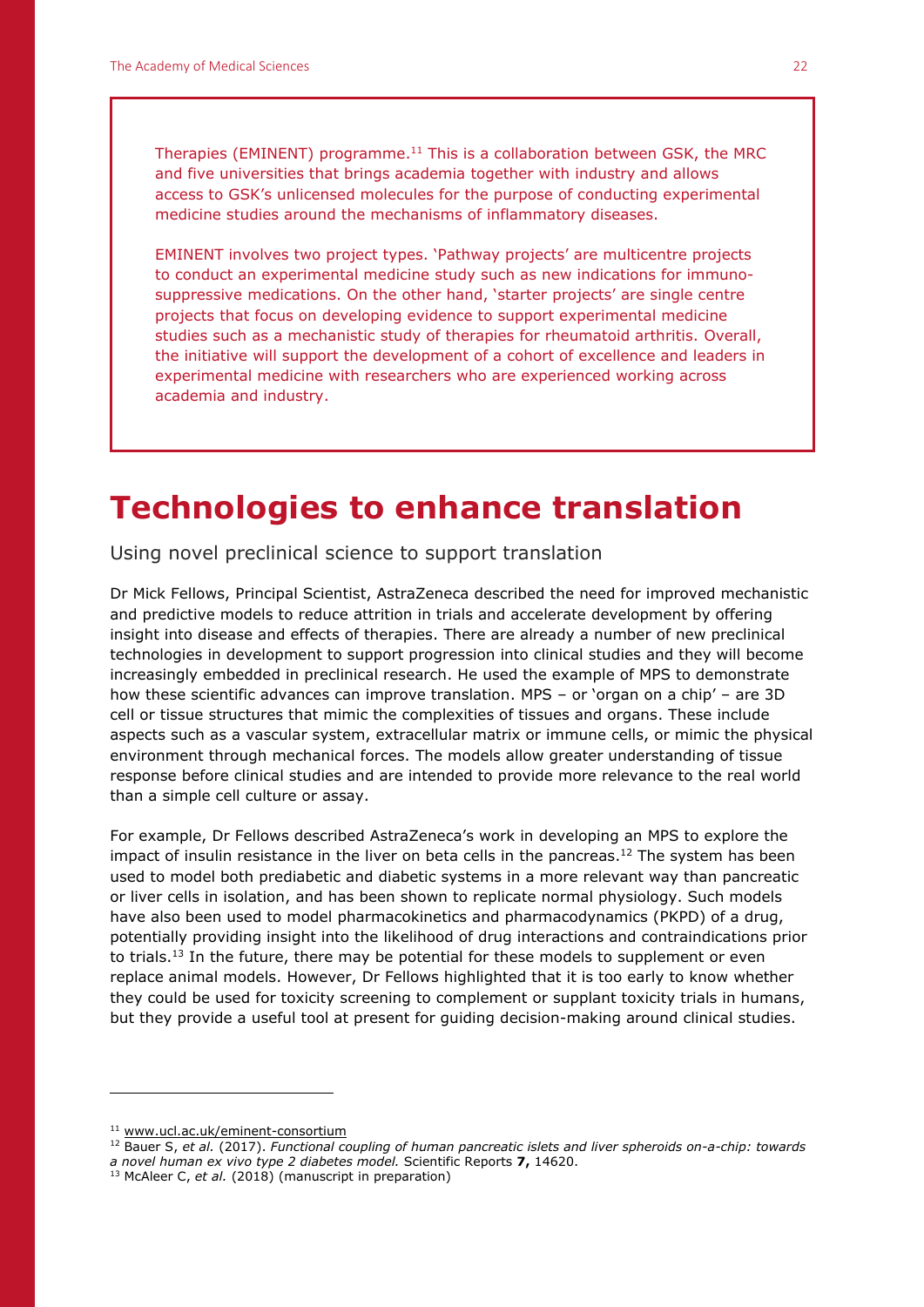## **Case study: Imaging technology to bridge the boundary**

Professor David Edwards FMedSci, Professor of Paediatrics and Neonatal Medicine, King's College London, indicated the key role that medical imaging can play in translational research. He described how premature children often have brain development problems and there are few treatments available and no reliable animal models for detecting or predicting the developmental effects of premature birth. However, recent research has shown that risk of brain injury is associated with specific gene mutations.<sup>14</sup> This approach, known as 'genetic imaging', allows the identification of gene pathways that have significant association with brain injury in preterm infants.<sup>15</sup> Differences in the genetics of children with and without injury were compared to identify a number of signalling pathways key to the risk of brain injury. This was then further used to identify 47 genes as key risk factors, including a pathway that has presented a potential target for repurposing of a licensed drug.<sup>16, 17</sup>

Professor Edwards described this as a key example of how medical imaging techniques can be used in experimental medicine beyond just providing biomarkers. Utilising medical imaging in this way requires data scientists and clinical informaticians who can provide the bridge to biology and drug discovery programs, and the realisation of the potential of medical imaging for experimental medicine depends on the development of these expertise.

### **Future priorities**

Participants proposed the following as possible priorities for the future:

- Establishing further pre-competitive consortia and open innovation models to reduce drug development attrition (i.e. unsuccessful drug development projects) and 'de-risk' translational research through sharing of knowledge, skills and expertise to advance fundamental research.
- Embracing new technologies and approaches, including preclinical models such as organoids and microphysiological systems and clinical

<sup>16</sup> Krishnan ML, *et al. Proc Nat Acad Sci USA (in Press).*

<sup>14</sup> Boardman JP, *et al.* (2014). *Common genetic variants and risk of brain injury after preterm birth.* Paediatrics **133(6),** e1655.

<sup>15</sup> Krishnan ML, *et al.* (2016). *Possible relationship between common genetic variation and white matter development in a pilot study of preterm infants Brain* Behav **6(7),** e00434.

<sup>17</sup> Krishnan ML, *et al.* (2017). *Integrative genomics of microglia implicates DLG4 (PSD95) in the white matter development of preterm infants.* Nature Communications **8,** 428.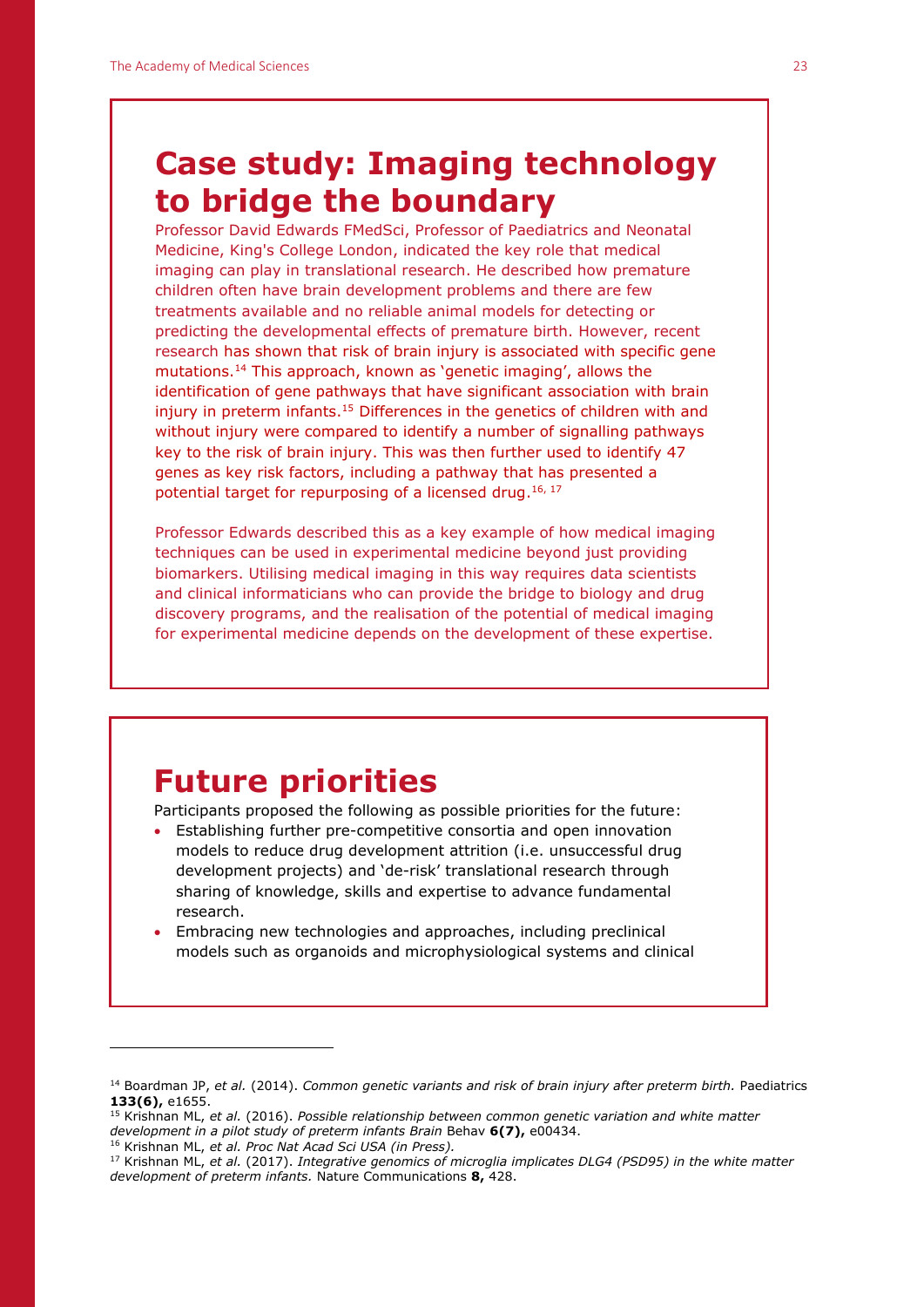tools such as innovative imaging techniques and novel trial design, to enhance the evidence base at the preclinical-clinical boundary.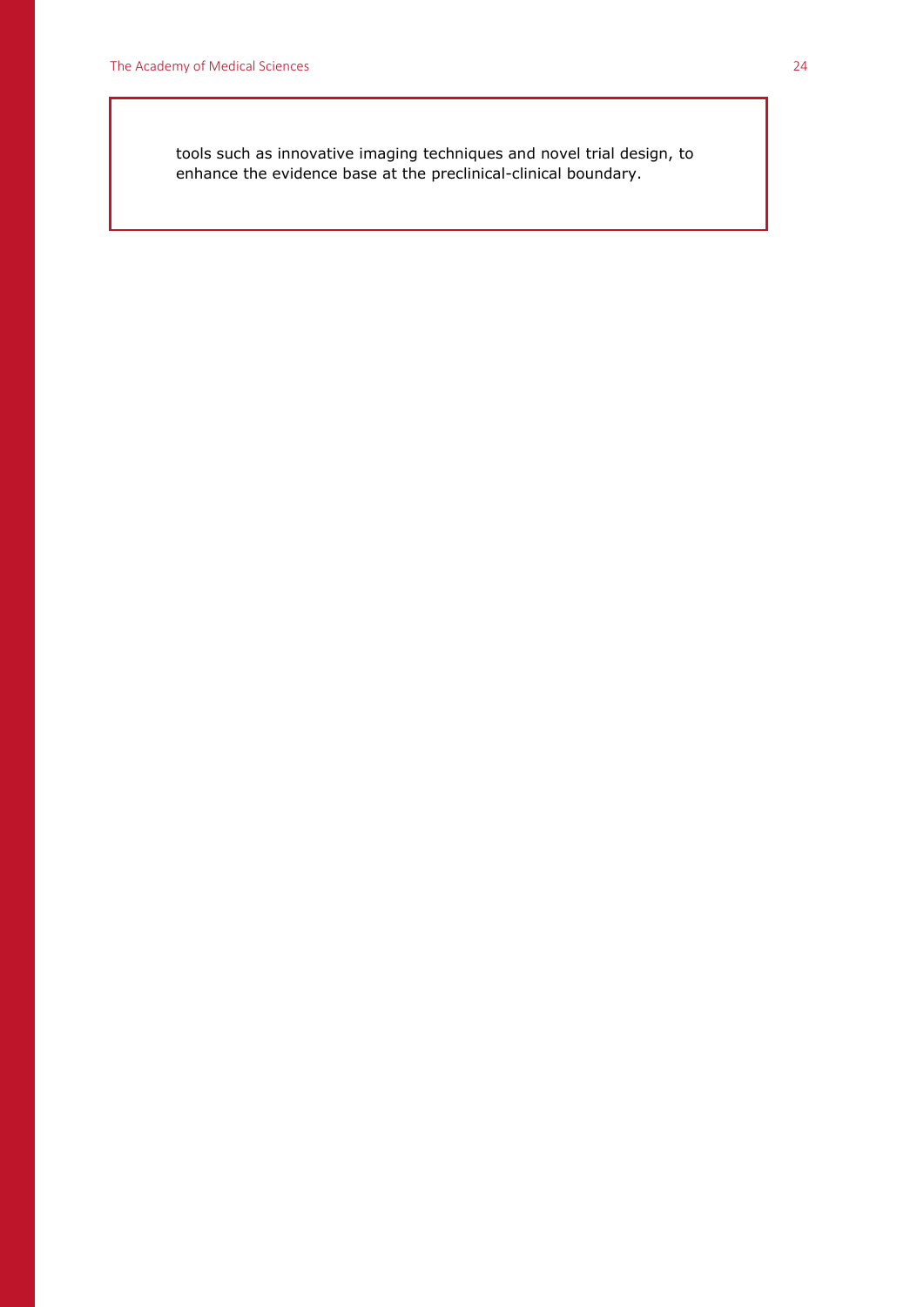## Conclusion

Dr Chris Powell, Vice President, Translational Medicine & Comparative Pathobiology, GlaxoSmithKline, co-chair of the workshop, concluded the workshop by highlighting that it was clear that the UK was outstanding in terms of drug discovery, translational and experimental medicine, and clinical trials. However, he stressed that improvements are necessary to maintain and build upon this excellence. Enhancing the attractiveness of the UK as a place to conduct clinical trials and experimental medicine should be a priority. This can be supported by ensuring an appropriate regulatory structure that encourages innovative approaches, filling essential skills gaps and targeting funding towards promising preclinical and early clinical research programmes to encourage scale up, translation and adoption.

He noted that the regulatory structure should accommodate novel trial designs and minimise the burden of setting up multi-site clinical trials. Building the skilled workforce will require investment in areas such as clinical pharmacology, statistics, bioinformatics, molecular pathology and pharmaceutical science. Targeted funding for promising projects to build the evidence base is important to attract further investment from venture capital and industry and this should also be a priority to capitalise on the strength of UK science.

Dr Powell also emphasised that to further capitalise on the UK's strengths, changes are needed to the traditional siloing of work between sectors. This could be achieved by encouraging movement of researchers between sectors, which would allow the next generation of research leaders to understand the cultural differences and requirements of different disciplines and sectors. In addition, further collaborations through team science, open innovation and pre-competitive collaborations can capitalise on the respective expertise of sectors to improve target selection and validation, and answer fundamental biological questions. Finally, such collaboration and permeability between sectors can be encouraged by reassessing the reward structures and career pathways for researchers in different sectors to recognise and incentivise the respective contributions of partners in interdisciplinary teams.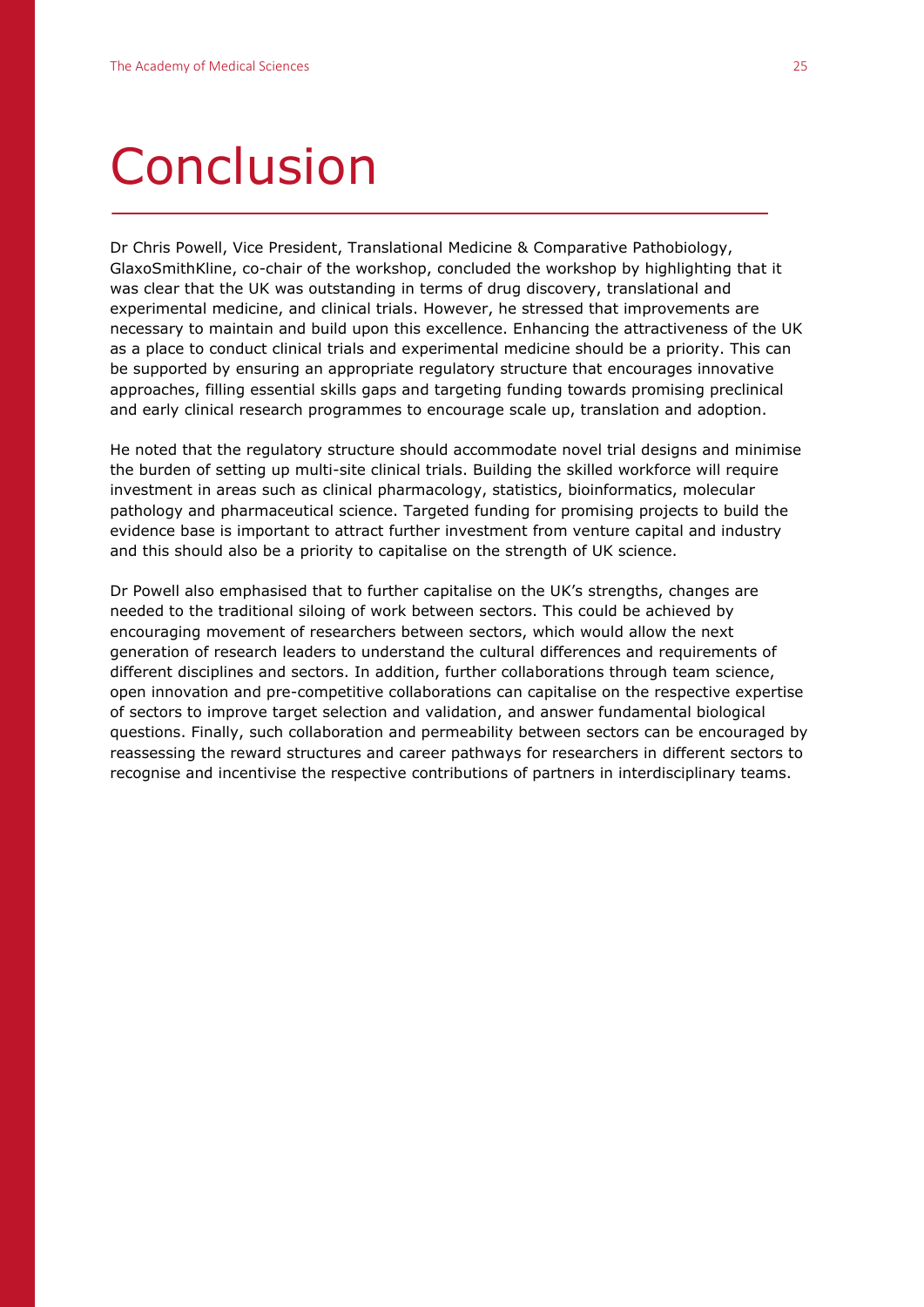## Annex I - Agenda

Friday 9 March 2018, 09.30-17.00 *Academy of Medical Sciences, 41 Portland Place, London, W1B 1QH*

| <b>Registration and refreshments</b>                                                                            |  |  |
|-----------------------------------------------------------------------------------------------------------------|--|--|
| <b>Welcome and introduction</b>                                                                                 |  |  |
| Professor Geraint Rees FMedSci, Dean of Life Sciences, UCL                                                      |  |  |
| Translation and integration across the preclinical-clinical boundary                                            |  |  |
| Chair: by Professor Geraint Rees FMedSci, Dean of Life Sciences, UCL                                            |  |  |
| The UK translational landscape for discovery and development                                                    |  |  |
| Professor Paul-Peter Tak FMedSci, Chief Immunology Officer and Senior Vice                                      |  |  |
| President R&D Pipeline, GSK                                                                                     |  |  |
| 1. Driving an integrated and skilled workforce                                                                  |  |  |
| Professor Tim Eisen, Head of Oncology, Translational Medicine Unit,                                             |  |  |
| AstraZeneca and Professor of Medical Oncology, University of Cambridge                                          |  |  |
| Case study: building an integrated workforce and translational skills                                           |  |  |
| Dr Veronique Birault, Head of Translation at the Francis Crick Institute                                        |  |  |
| <b>Tea and coffee</b>                                                                                           |  |  |
| 2. Infrastructure to bridge the preclinical-clinical boundary                                                   |  |  |
| Sarah Haywood, Chief Executive Officer, MedCity                                                                 |  |  |
| Case study: BRC infrastructure for translation                                                                  |  |  |
| Dr Jane Kinghorn, Director, Translational Research Office, UCL                                                  |  |  |
| Lunch                                                                                                           |  |  |
| Translation and integration across the preclinical-clinical boundary                                            |  |  |
| Chair: Dr Chris Powell, VP Translational Medicine & Comparative Pathobiology, GSK                               |  |  |
| 3. Technological advances to support translation                                                                |  |  |
| Dr Mick Fellows, Principal Scientist New Modalities, Drug Safety and                                            |  |  |
| Metabolism, AstraZeneca                                                                                         |  |  |
| Case study: new technologies to support discovery and development                                               |  |  |
| Professor David Edwards FMedSci, Professor of Paediatrics and Neonatal                                          |  |  |
| Medicine, King's College London                                                                                 |  |  |
| 4. The regulatory and clinical research framework                                                               |  |  |
| Professor Sallie Lamb FMedSci, Professor and Co-Director of the Oxford                                          |  |  |
| Clinical Trials Research Unit, University of Oxford                                                             |  |  |
| Case study: creating an agile, flexible framework for clinical research                                         |  |  |
| Professor Caroline Savage FMedSci, VP and Head Experimental Medicine, GSK                                       |  |  |
| <b>Tea and coffee</b>                                                                                           |  |  |
| What is needed to ensure that the UK remains a leader in discovery and development<br>of innovative treatments? |  |  |
| <b>Introduction to afternoon session</b>                                                                        |  |  |
| Dr Chris Powell, VP Translational Medicine & Comparative Pathobiology, GSK                                      |  |  |
| Break-out session: How can we ensure we remain at the forefront of                                              |  |  |
| discovering and developing medicines?                                                                           |  |  |
| Feedback and panel discussion: Next steps for the UK                                                            |  |  |
| Panellists:                                                                                                     |  |  |
| 1. Dr Anne-Marie Coriat, Head of Research Careers, Wellcome Trust                                               |  |  |
| 2. Professor Alan Melcher, Team Leader, Translational Immunotherapy,                                            |  |  |
| Institute of Cancer Research                                                                                    |  |  |
| 3. Dr Richard Butt, Chief Executive Officer, Apollo Therapeutics                                                |  |  |
| 4. Henry Stemplewski, Expert Non-clinical Assessor, MHRA                                                        |  |  |
|                                                                                                                 |  |  |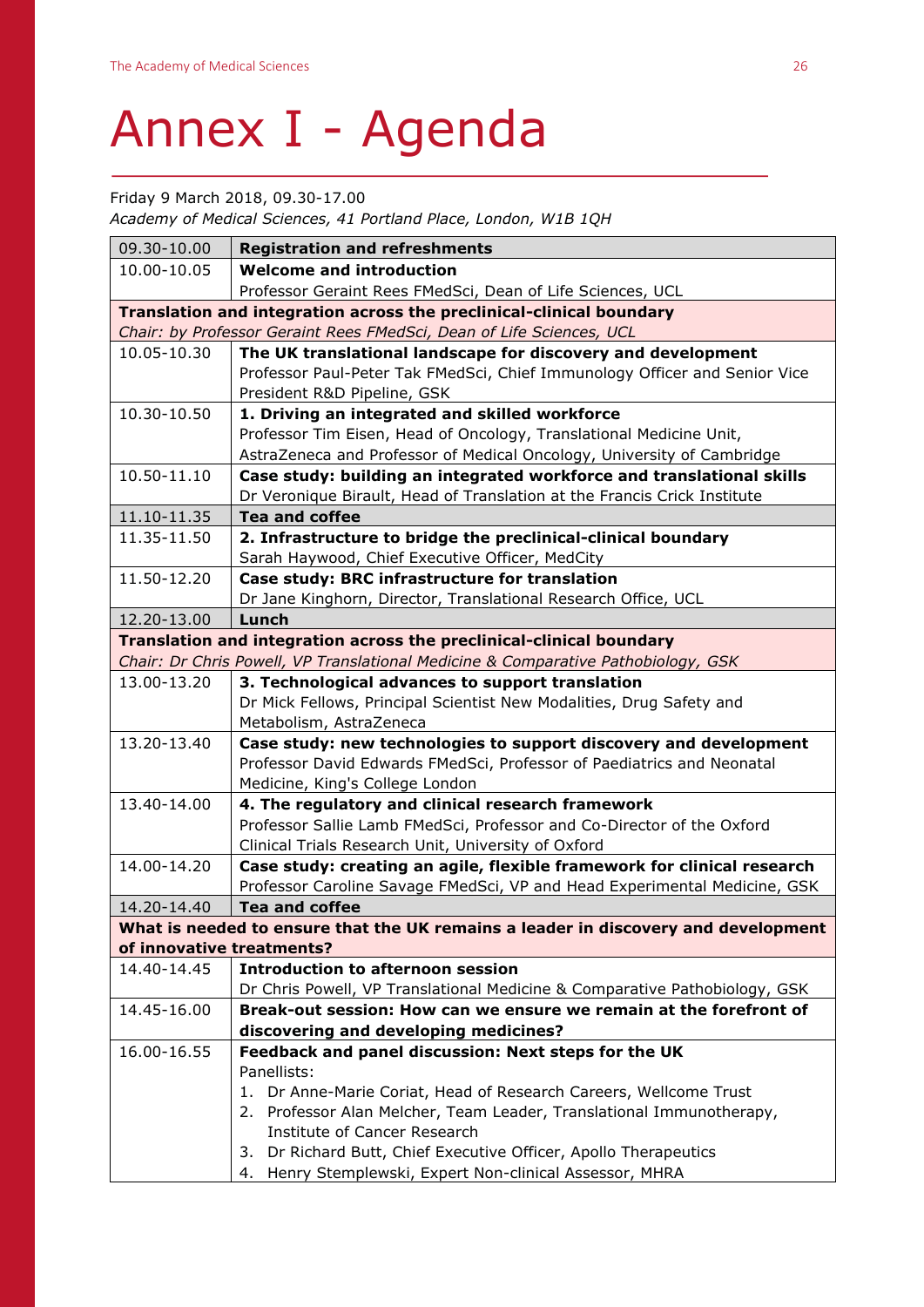|                            | 5. Dr Lisa Cotterill, Director for the NIHR Trainees Coordinating Centre, NIHR |
|----------------------------|--------------------------------------------------------------------------------|
| 16.55-17.00 <b>Summary</b> |                                                                                |
|                            | Dr Chris Powell, VP Translational Medicine & Comparative Pathobiology, GSK     |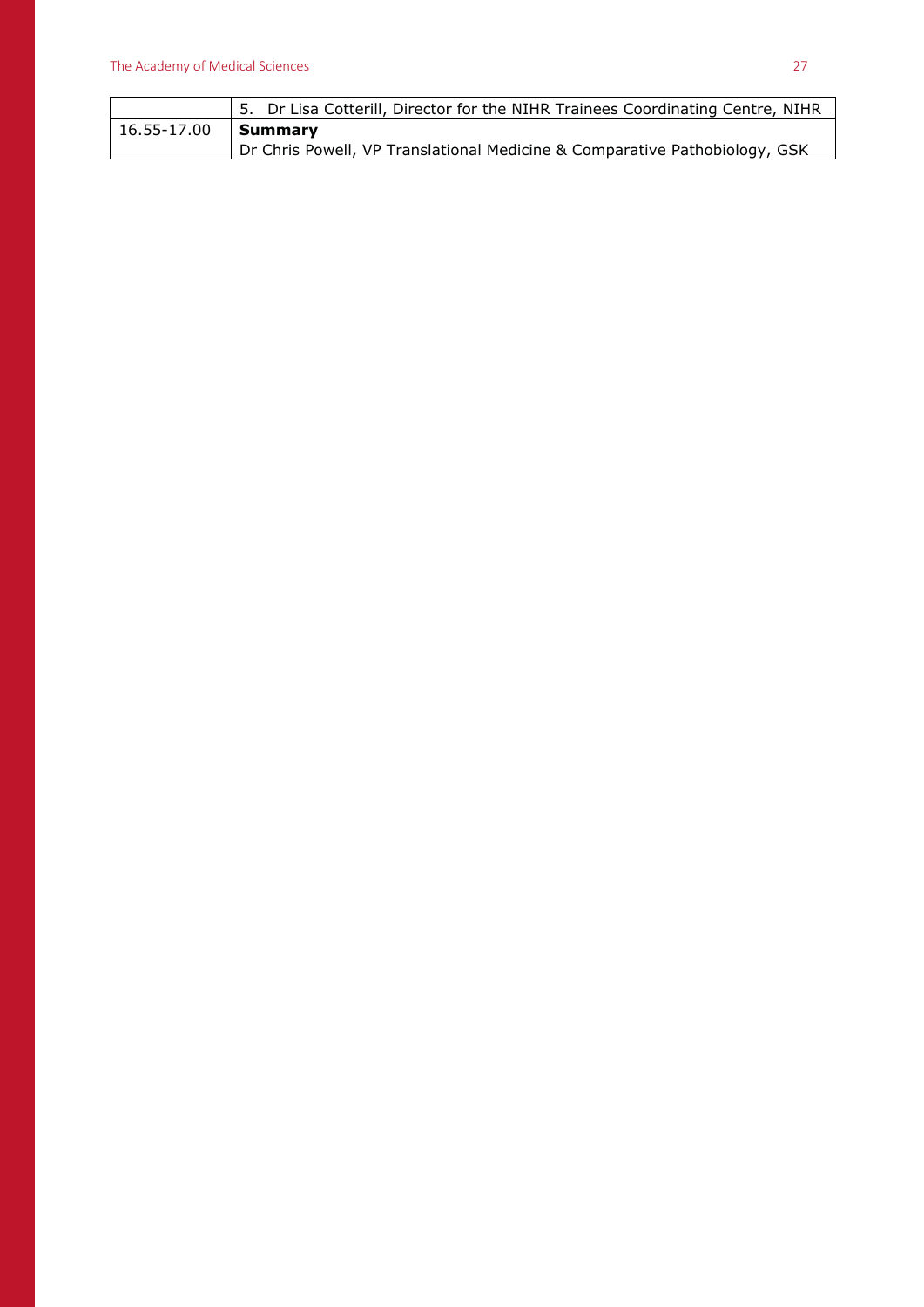## Annex II - Participant list

#### **Co-Chairs**

**Dr Christopher Powell,** Vice President, Translational Medicine & Comparative Pathobiology, GlaxoSmithKline

**Professor Geraint Rees FMedSci,** Dean of the UCL Faculty of Life Sciences, University College London

#### **Speakers and panellists**

**Dr Veronique Birault,** Head of Translation, Francis Crick Institute

**Dr Richard Butt,** Chief Executive Officer, Apollo Therapeutics

**Dr Anne-Marie Coriat,** Head of Research Careers, Wellcome Trust

**Dr Lisa Cotterill,** Director for the NIHR Trainees Coordinating Centre, National Institute for Health Research

**Professor David Edwards FMedSci,** Director of the Centre for the Developing Brain and Professor of Paediatrics and Neonatal Medicine, King's College London

**Professor Timothy Eisen,** Professor of Medical Oncology, University of Cambridge **Dr Mick Fellows,** Principal Scientist New Modalities, Drug Safety and Metabolism, AstraZeneca

**Ms Sarah Haywood,** Chief Executive Officer, MedCity

**Dr Jane Kinghorn,** Director, Translational Research Office, University College London **Professor Sallie Lamb FMedSci,** Professor and Co-Director of the Oxford Clinical Trials Research Unit, University of Oxford

**Professor Alan Melcher,** Team Leader, Translational Immunotherapy, Institute of Cancer Research

**Professor Caroline Savage FMedSci,** VP and Head Experimental Medicine Unit, GlaxoSmithKline

**Mr Henry Stemplewski,** Expert Non-clinical Assessor, Medicines and Healthcare products Regulatory Agency

**Professor Paul-Peter Tak FMedSci,** Chief Immunology Officer and Senior Vice President R&D Pipeline, GlaxoSmithKline

#### **Participants**

**Dr Dave Allen,** Chief Chemist and Head of Respiratory R&D, GlaxoSmithKline **Ms Elizabeth Allen,** Vice President, Early Clinical Development, IQVIA **Professor Deborah Ashby OBE FMedSci,** Professor of Medical Statistics and Clinical Trials, Co-Director of Clinical Trials Unit, Imperial College London **Dr Sue Bailey,** Disease Area Head, Oncology, Bristol-Myers Squibb **Dr Jacqueline Barry,** Chief Clinical Officer, Cell and Gene Therapy Catapult **Professor John Bradley,** Director, NIHR Cambridge BRC **Professor Ian Bruce,** Director, NIHR Manchester BRC **Dr Kevin Cox,** Chief Executive Officer, Hammersmith Medicines Research **Professor Caroline Dive FMedSci,** Professor of Cancer Pharmacology and Deputy Director, Cancer Research UK Manchester Institute, University of Manchester **Professor Jeff Evans,** Professor of Translational Cancer Research, University of Glasgow **Mr Richard Hebdon,** Senior Innovation Lead for Health Technologies, Innovate UK **Dr Nicola Heron,** Head of Collaborative R&D, Medicines Discovery Catapult **Dr Meena Jain,** Director of Clinical Development, MedImmune **Dr Louise Jones,** Head of Translational Research, Medical Research Council Professor Sir Peng Tee Khaw FMedSci, Director, NIHR Moorfields BRC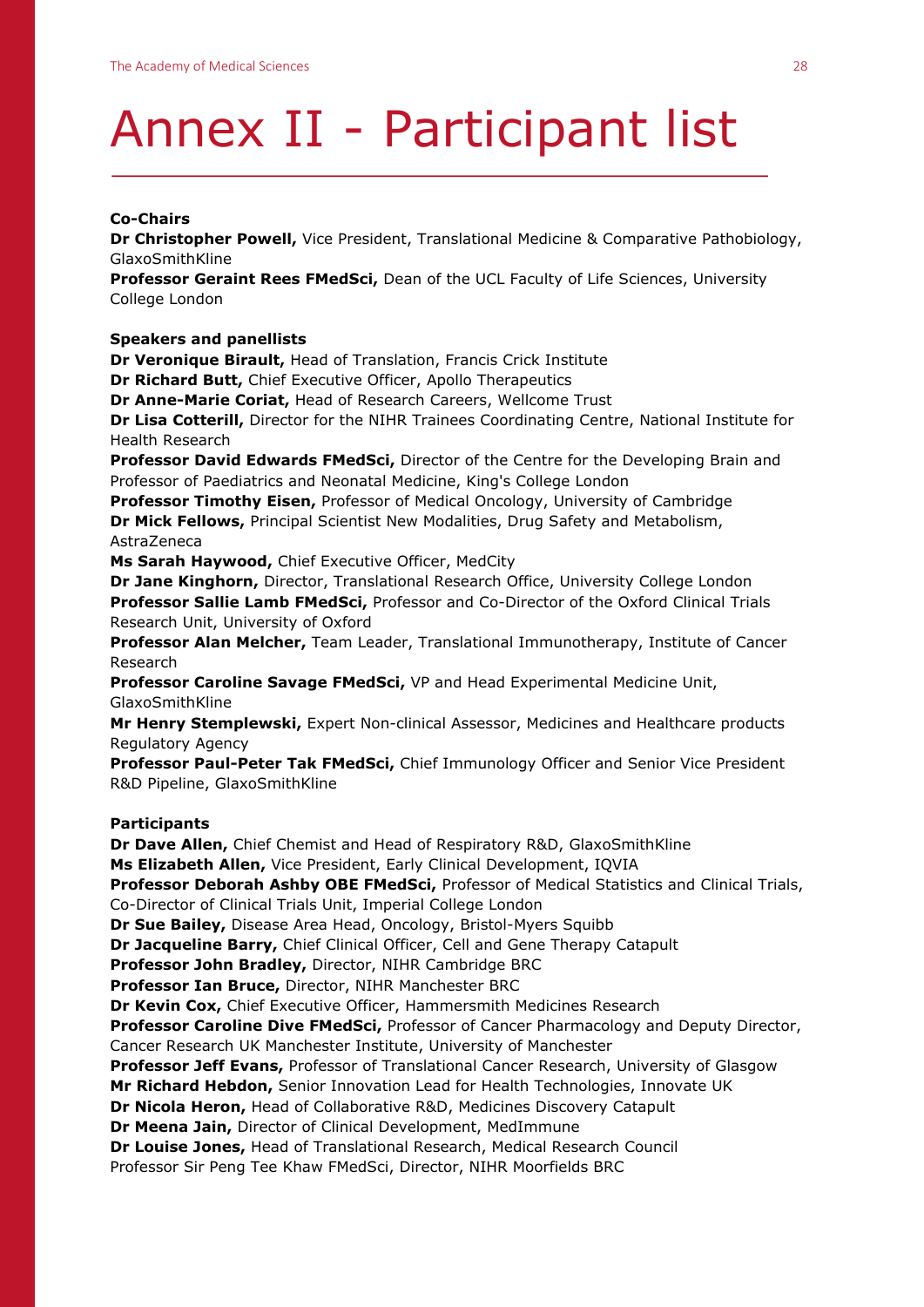#### The Academy of Medical Sciences 29

**Ms Louise Knowles,** Head of Research Policy: NIHR Infrastructure and Growth, Science, Research and Evidence Directorate, Department of Health and Social Care

**Ms Emma Lowe,** Research Policy Senior Manager – Industry Relations & Growth, Science, Research and Evidence Directorate, Department of Health and Social Care

**Professor Sara Marshall,** Head of Clinical and Physiological Sciences, Wellcome Trust **Dr Fiona Marshall FMedSci,** VP Head of Discovery UK, MSD

**Mr Robert Meadowcroft,** Chief Executive, Muscular Dystrophy UK

**Dr Cesar Mendoza Martinez,** Newton International Fellow, University of Edinburgh **Dr Paul Mercer,** Principal Research Associate & EMINENT Programme Manager, University College London

**Dr Declan Mulkeen,** Director of Strategy, Medical Research Council

**Dr Alex Pemberton,** Head of Therapeutic Discovery Funding, Cancer Research UK **Dr Peter Phillips,** Head of Clinical Immuno-Inflammation in Translational Medicine, UCB **Professor John Pickard FMedSci,** Director, NIHR Brain Injury Healthcare Technology Cooperative

**Dr Sarah Rudkin,** Head of Clinical Studies and Experimental Medicine, Arthritis Research UK **Ms Annette Rusling,** Senior Policy Advisor, Office for Life Sciences

**Professor Avan Sayer,** Director, NIHR Newcastle BRC

**Dr Christian Schneider,** Director, National Institute for Biological Standards and Control (NIBSC)

**Dr Malcolm Skingle CBE,** Director of Academic Liaison, GlaxoSmithKline

**Professor Trevor Smart FMedSci,** Schild Professor of Pharmacology, University College London

**Professor Mark Thursz,** Interim Director, NIHR Imperial BRC

**Dr Estee Torok,** Senior Research Associate and Honorary Consultant, University of Cambridge

**Dr Frank Wiegand,** Medical Director UK & Ireland, Janssen

**Dr Matthew Wintle,** Managing Director, Zestmedica

#### **Academy and ABPI staff**

**Ms Ola Bykowska,** Policy Intern, Academy of Medical Sciences

**Ms Liberty Dixon,** FORUM Policy Manager, Academy of Medical Sciences

**Dr Ali Hansford,** Head of Science Policy, Association of the British Pharmaceutical Industry **Ms Florence Mowlem,** Policy Intern, Academy of Medical Sciences

**Dr Sheuli Porkess,** Interim Executive Director, Research, Medical & Innovation, Association of the British Pharmaceutical Industry

**Dr James Squires,** Policy Officer, Academy of Medical Sciences

**Dr Emma St Clair Pearce,** Research and Collaboration Policy Officer, Association of the British Pharmaceutical Industry

**Mr Mike Thompson,** Chief Executive, Association of the British Pharmaceutical Industry